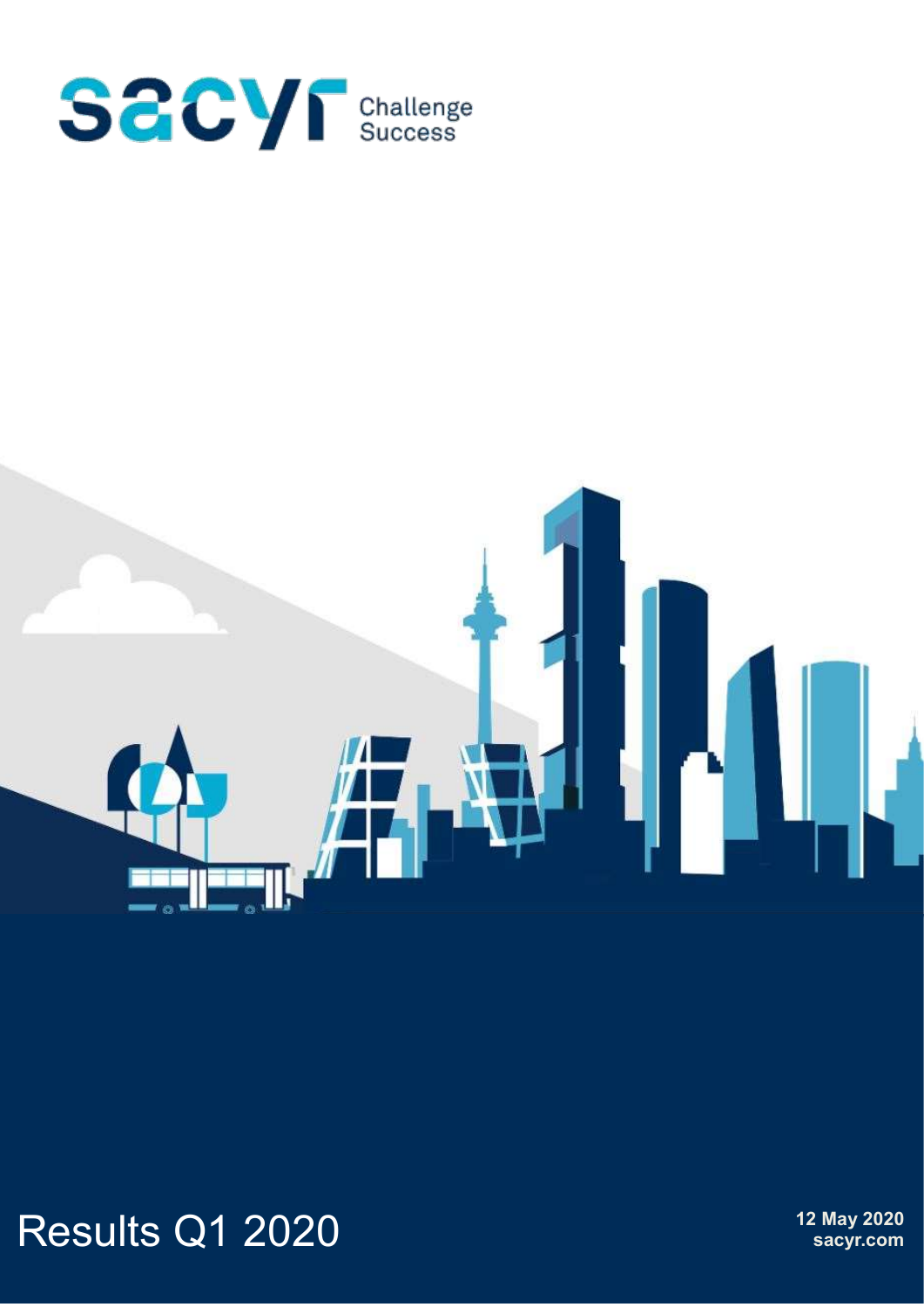## **SACYF**

### **Contents**

| L.   | Highlights: Q1 2020                 | $\overline{2}$ |
|------|-------------------------------------|----------------|
| Ш.   | <b>Income Statement</b>             | $\overline{7}$ |
| III. | <b>Backlog</b>                      | 11             |
| IV.  | <b>Consolidated Balance Sheet</b>   | 13             |
| V.   | <b>Performance by Business Area</b> | 16             |
| VI.  | <b>Driving Sustainability</b>       | 24             |
| VII. | <b>Share Performance</b>            | 27             |
|      | <b>VIII.</b> Significant Holdings   | 27             |
| IX.  | Appendices                          | 28             |

#### **Notes**

The interim financial information contained herein is prepared in accordance with International Financial Reporting Standards (IFRSs). This is unaudited information and, therefore, may be modified in the future. This document does not constitute an offer, invitation or recommendation to buy, sell or exchange shares or to make any kind of investment. Sacyr does not assume any kind of liability for damage or losses arising from any use of this document or its contents.

In order to comply with the European Securities and Markets Authority (ESMA) Guidelines (2015/1415) on Alternative Performance Measures, the Appendix included at the end of this document details the most important APMs used in its preparation. Sacyr considers that this additional information facilitates the comparability, reliability and understanding of its financial information.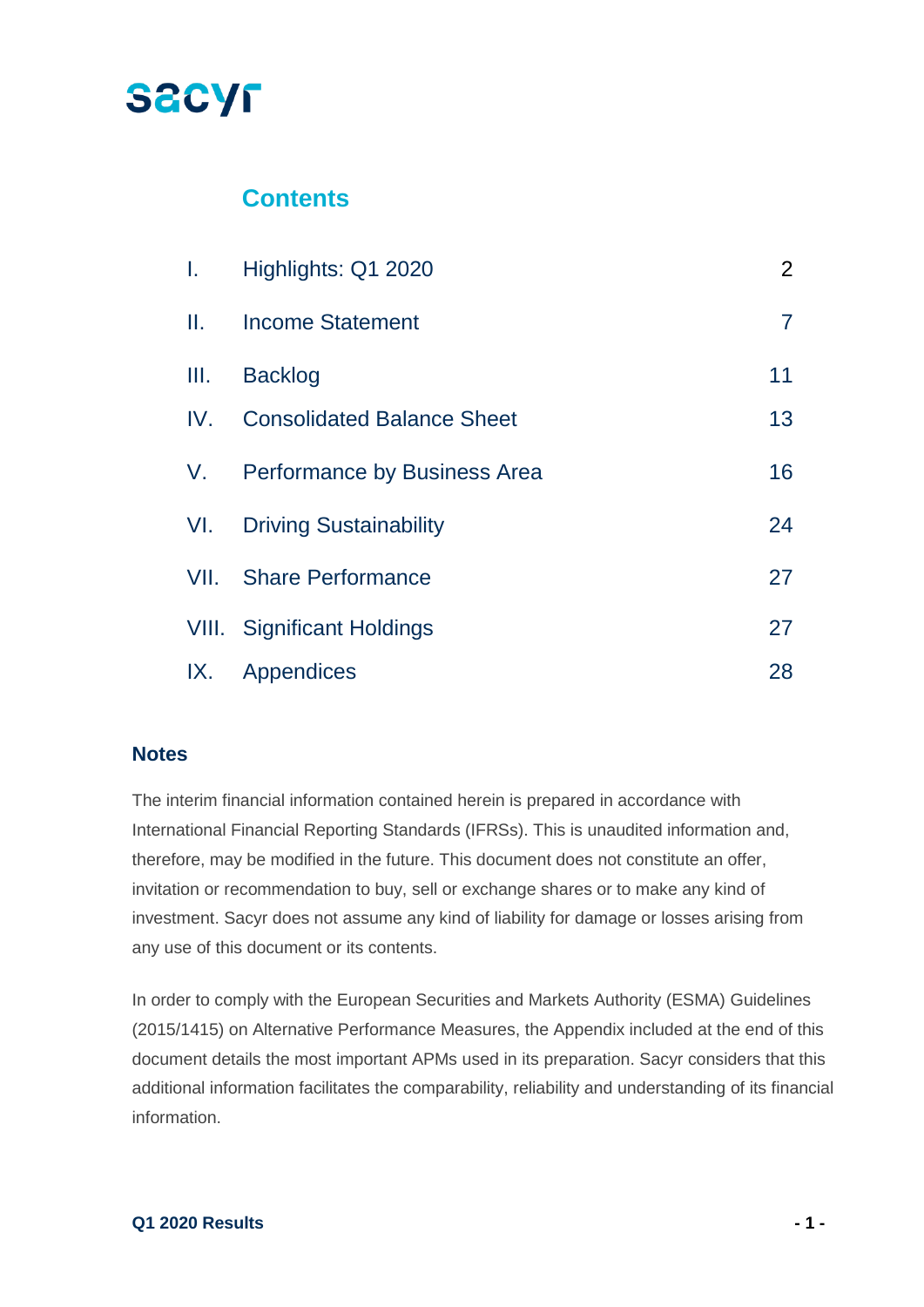## **I. Highlights: Q1 2020**

### **Impact of Covid-19**

Since the beginning of the Covid-19 pandemic, the Sacyr Group has maintained ongoing relations with the various health authorities in the countries where it operates. It has not only focused on protecting the more than 40,000 employees and their health but has also continued with those activities considered to be essential or of public interest. In many cases, the activity has been stepped up to continue helping our customers and the population in general.

The Group is taking the appropriate steps to address the situation and minimise its impact, considering that it is a temporary situation that, based on the most recent estimates, does not compromise the performance of basic activities, although they are being adapted, taking into account the circumstances.

The main effects as of today's date, by area of activity, are as follows

**Concessions**, activities continue to be carried out as normal. Infrastructure is considered a basic activity for society. In the case of Sacyr, most of the assets are financial assets that are not subject to demand risk and, in most cases, their return is based on availability criteria.

**Construction**, performance of these activities is varied as they are not essential activities and, depending on the project, some customers have requested construction works to be temporarily interrupted.

- (i) At the national level, the activity of the sector returned to a reasonable level of normality and was only affected by a two-week shutdown.
- (ii) Abroad, our activity in Italy was partially suspended for two weeks, although it has now been fully resumed. There has been less of an impact in Latin America, as it is the customers that have decided whether to continue or stop the work. However, we are currently operating with reasonable normality in the countries where we carry out our activities.

**Services**, activity is stepping up with regard to many of the services provided to the population, such as water distribution, guaranteeing the supply to all our customers with the

#### **Q1 2020 Results - 2 -**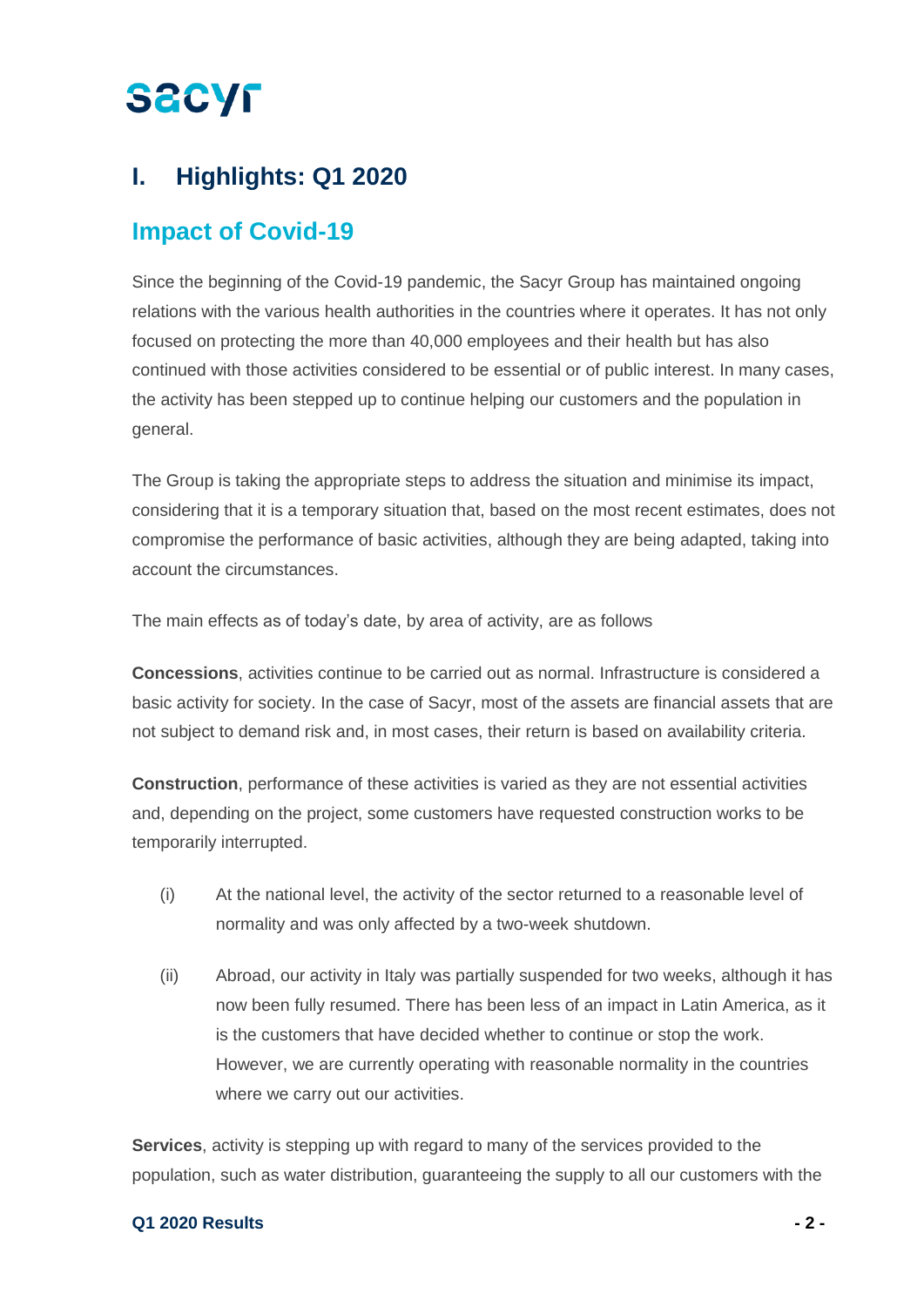

same quality. With regard to cleaning, collection and waste treatment services, activity continues as normal and is considered an essential activity. In multiservices, certain activities that the Spanish government has stopped in accordance with the State of Alarm Decree have been interrupted, such as our catering activities, although others continue to be carried out as they are considered basic activities, such as infrastructure upkeep or services to the dependent population.

**The Group's cash forecasts for 2020** show that liquidity will be available without stress, since a large part of the financing matures in the long term and borrowings have been renewed for lower amounts in 2020.

It should be noted that, as of today's date, the Group's Finance Department has significantly increased the credit lines available to cover this year's maturities.

The Group, through the Monitoring Committee, continuously monitors the performance of all activities, taking the necessary measures to safeguard, above all, the health of all Sacyr employees, the essential activities for society and the citizens to which they are provided, both in terms of basic and ancillary activities, in order to continue carrying out these activities as far as possible.

### **Sacyr deploys resources in the fight against Covid-19**

The Sacyr Group and its business areas have continued to carry out actions aimed at combating the coronavirus since the global pandemic broke out. These actions include the following:

Donations: The Company makes donations in Spain, Portugal, Peru and Uruguay to purchase healthcare equipment. In addition, it has taken action to donate food to associations and foundations through **Cafestore**, the Group's service area manager, which has delivered more than 2,000 kg of food throughout Spain. It has also made food donations in Colombia as a result of the effects of this pandemic.

Home help and nursing homes: **Sacyr Social** staff have reorganised and adjusted to the difficult situation caused by this health crisis, adapting to new protocols and providing this service, which is essential for many dependent people.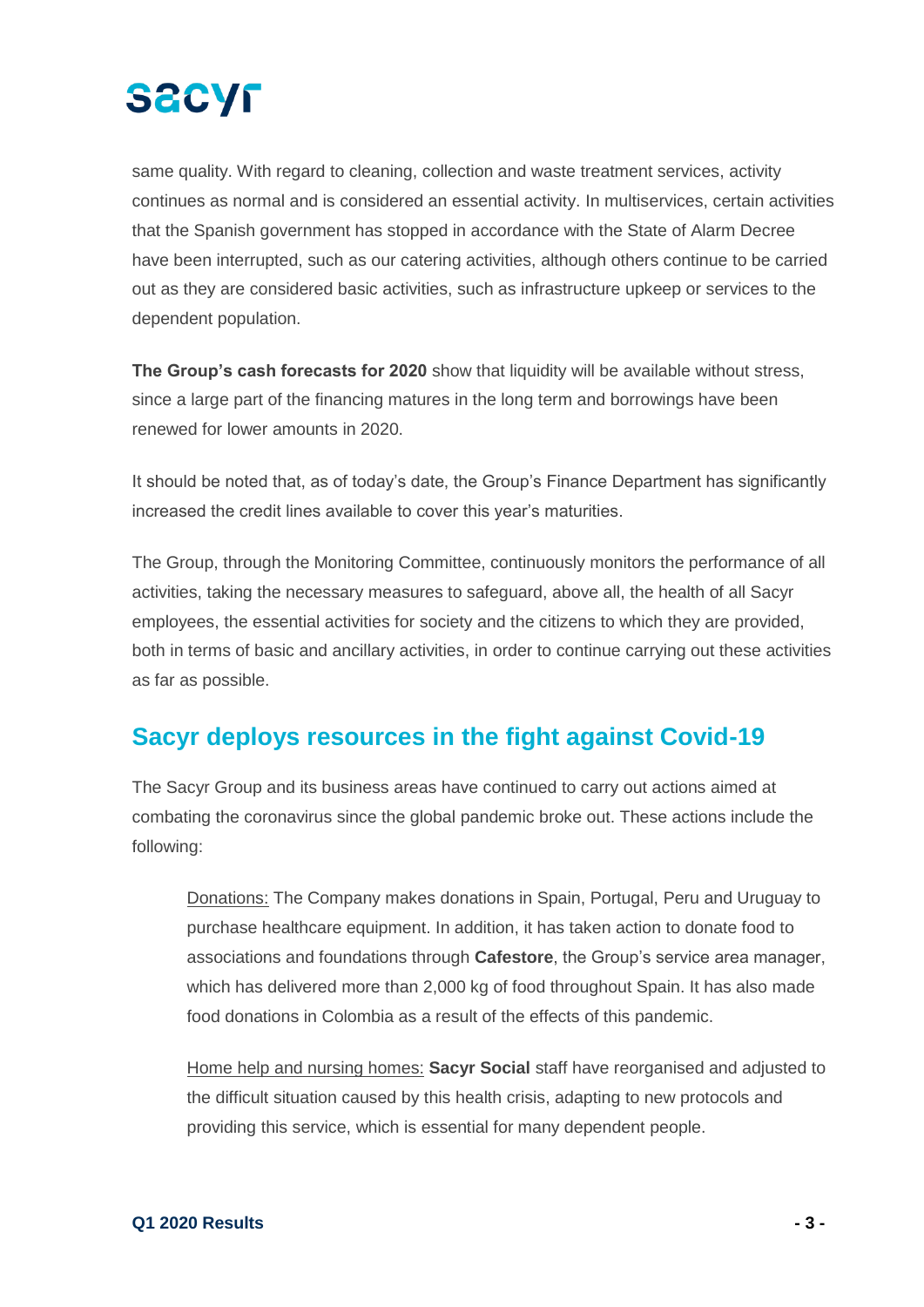

Sacyr Facilities and the MEU: Through **Sacyr Facilities**, cleaning equipment has been loaned to the Spanish Military Emergency Unit (MEU), and coordinated actions have been carried out, such as locating and acquiring protection means on international markets in the absence of such equipment.

3D printing: With regard to protection equipment, **Valoriza Medioambiente** employees produce protective visors with 3D printers that have been donated to several hospitals in Madrid.

Hospitals under concession: In some of the seven hospitals managed, **Sacyr Concessions** has carried out actions such as increasing the number of beds to handle the increase in patients, purchasing numerous pieces of equipment and strengthening the workforce, providing patients with free TV, and managing the crisis without any interruption.

Integral water cycle. The supply, provision and treatment of water is fundamental to our daily lives and to the operation of companies. Aware of this situation, during the crisis caused by Covid-19, **Sacyr Water** prepared a contingency plan to ensure the continuity of its services, the safety of its workers and guaranteed supplies.

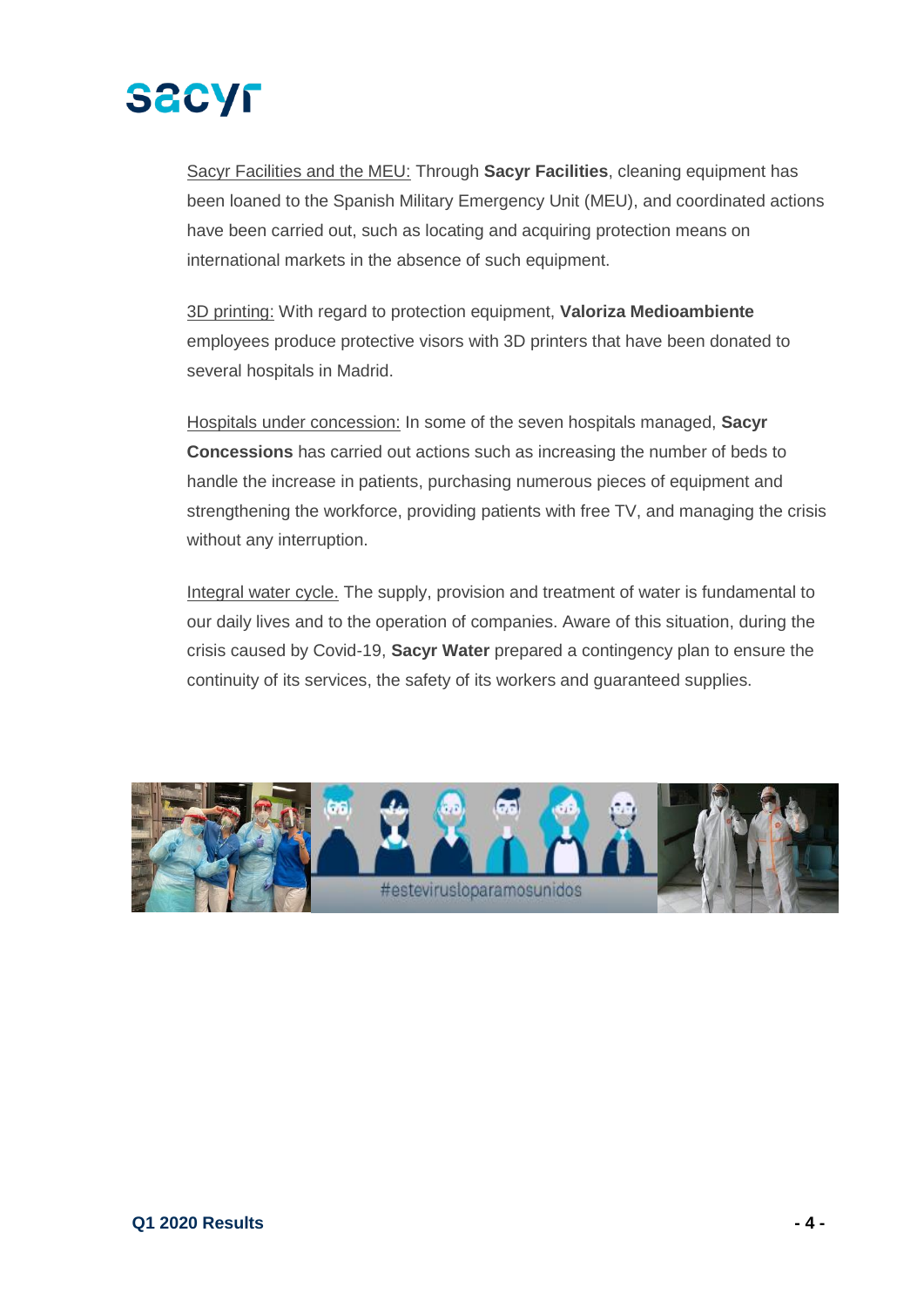## **Corporate**

### **Shareholder remuneration**

In February, and continuing with the strategy set by the Company in terms of shareholder remuneration, Sacyr paid a scrip dividend. Shareholders had the following choice: (i) to sell the rights to Sacyr at a guaranteed fixed price of EUR 0.056 gross per right, (ii) to receive one new share for every 46 existing shares.

More than 94% of Sacyr's share capital chose to receive the Company's dividend in shares, showing confidence in the company.

#### **Divestment and asset rotation**

On 14 February, Sacyr announced to the market the rotation of 95% of the "Autovía del Guadalmedina" (Guadalmedina motorway) asset for a total of EUR 455 million, including debt. The transaction was divided into two parts:

- (i) The first, corresponding to 47.5% of the asset, the sale and purchase agreement of which was announced last October 2019, with the sale taking place during the first quarter of 2020.
- (ii) The second, corresponding to the remaining 47.5% of the asset, with the sale and purchase agreement having been signed, which will be executed in 2020 once the conditions precedent of the agreement have been met.

This transaction allows the Sacyr Group to maintain 5% of the Spanish asset and to continue operating and managing this concession.

### **Corporate restructuring: Sacyr Industrial**

After the reporting date, in April Sacyr decided to restructure its corporate organisation chart by bringing its two EPC areas (Sacyr Engineering and Infrastructures and Sacyr Industrial) together in a single division. The Group's operating divisions are therefore reduced to three: Sacyr Engineering and Infrastructures, Sacyr Concessions and Sacyr Services. For the purpose of this report, the Industrial division is already included in the Engineering and Infrastructures division.

#### **Q1 2020 Results - 5 -**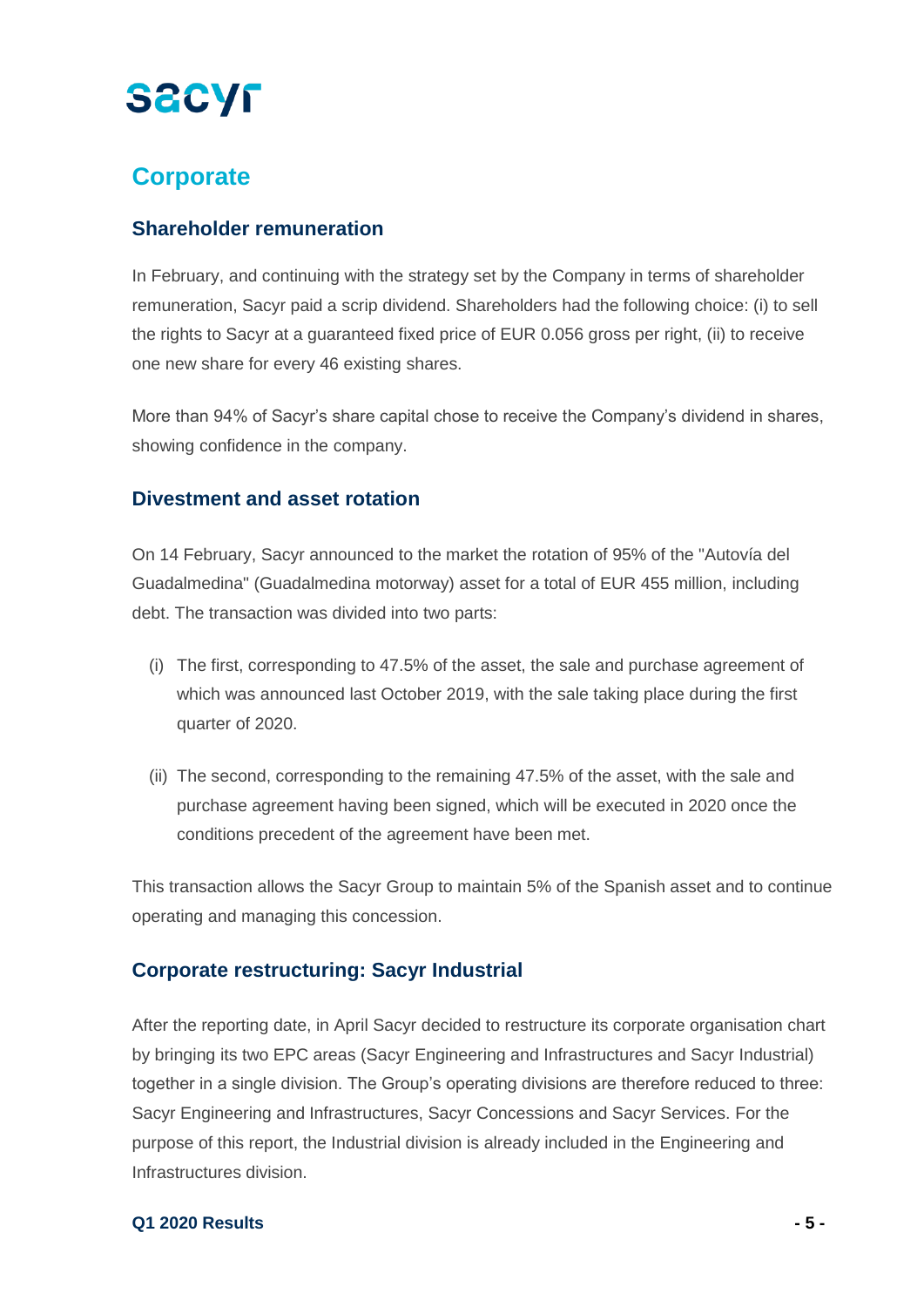

This simplification of the operational structure will lead to greater synergies between the three areas, allowing for more effective vertical integration of the business for customers and, therefore, greater efficiency. Moreover, it is perfectly in line with Sacyr's strategic plan of becoming a Group with an even more significant concession profile.

The economic data collected, both in the presentation of results and in this results report, already include the unification of both areas.

#### **Active management of the interest in Repsol**

During this period, the Sacyr Group has continued to actively manage its interest in Repsol in order to maximise its investment, which is fully protected through three financial derivative structures.

Along these lines, on 13 March 2020, the Company restructured the derivative on 72.7 million Repsol shares, cancelling the put option on 25.4 million shares at EUR 13.75 per share and replacing it with a forward at EUR 13.75 per share. At the same time, a call spread was arranged in order to benefit from the appreciation of the share price from EUR 8.5 per share.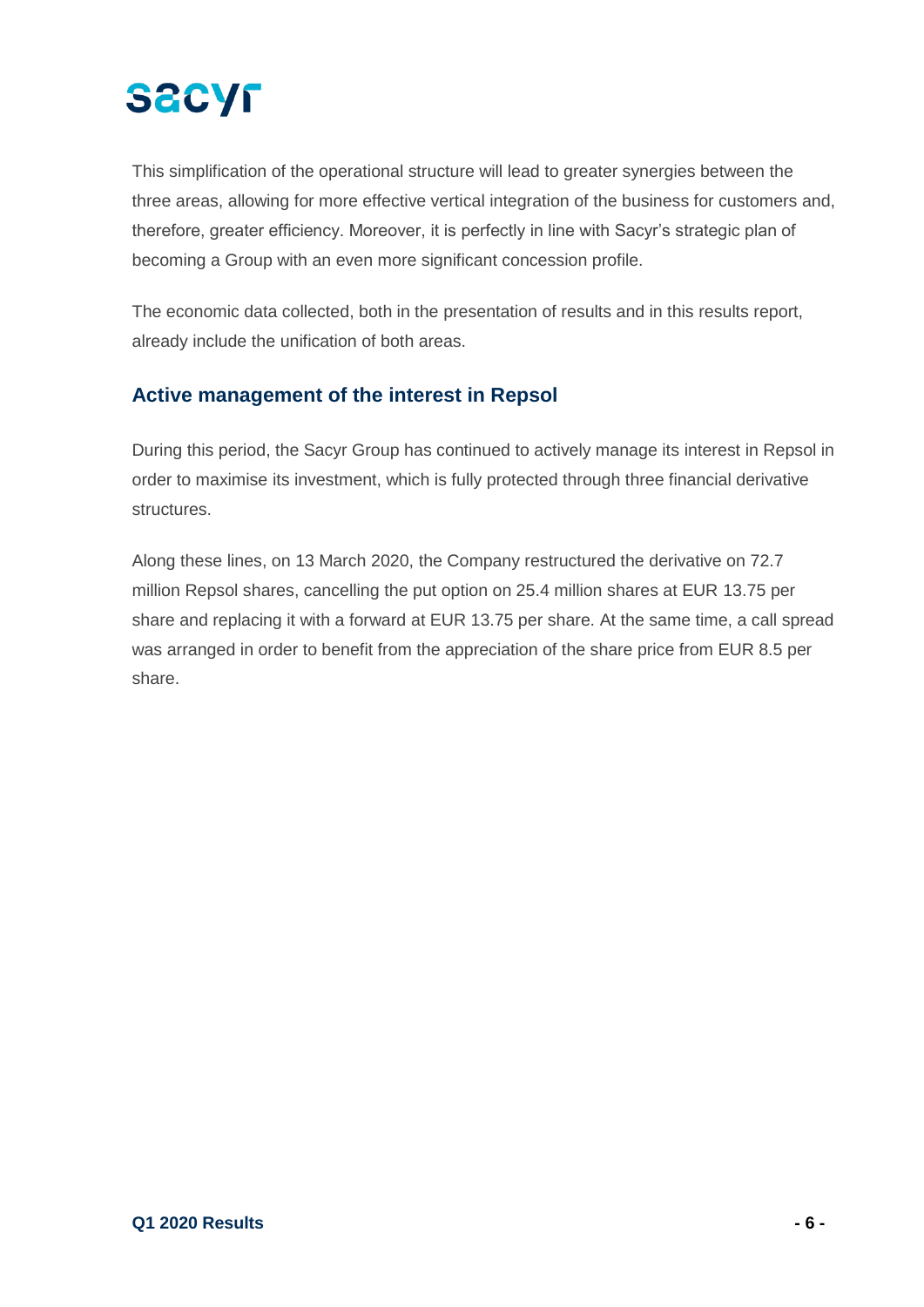### **II. Income Statement**

The results as of 31 March 2020 continue to reveal the operating strength that the Sacyr Group has been showing in recent quarters, despite the impact of the Covid-19. The concession profile that the Group has acquired, with many of its assets under the availability payment scheme or with a traffic risk mitigation mechanism, means that Sacyr has become a solid company with stable and predictable revenue and a high capacity for cash flow generation.

| <b>CONSOLIDATED INCOME STATEMENT</b>               |            |            | % Chg 2020 / |
|----------------------------------------------------|------------|------------|--------------|
| (Thousand of Euros)                                | 1Q 2020    | 1Q 2019    | 2019         |
|                                                    |            |            |              |
| <b>Revenue</b>                                     | 985,385    | 972,381    | 1.3%         |
| Other income                                       | 53,527     | 70.706     | $-24.3%$     |
| <b>Total operating income</b>                      | 1,038,912  | 1,043,087  | $-0.4%$      |
| <b>External and Operating Expenses</b>             | $-873,256$ | $-900,011$ | $-3.0%$      |
| <b>EBITDA</b>                                      | 165,656    | 143,076    | 15.8%        |
| Depreciation and amortisation expense              | $-44,338$  | $-41,406$  | 7.1%         |
| Trade Provisions and non recurring items           | 11,684     | 1,998      | 484.8%       |
| <b>NET OPERATING PROFIT</b>                        | 133,002    | 103,668    | 28.3%        |
| <b>Financial results</b>                           | $-81,077$  | $-57,514$  | 41.0%        |
| Forex results                                      | $-100,596$ | 272        | n.a.         |
| Results from equity accounted subsidiaries         | $-540,925$ | 52.734     | n.a.         |
| Provisions for financial investments               | $-30.662$  | $-414$     | n.a.         |
| Change in value on financial instruments           | 564,347    | $-29,803$  | n.a.         |
| Results from sales of non current assets           | 80,478     | $-1,501$   | n.a.         |
| <b>PROFIT BEFORE TAX</b>                           | 24,567     | 67,441     | $-63.6%$     |
| Corporate Tax                                      | 9,591      | $-15,701$  | $-161.1%$    |
| <b>RESULT FROM CONTINUING OPERATIONS</b>           | 34,158     | 51,740     | $-34.0%$     |
| RESULT FROM COMPANIES WITH DISCONTINUED OPERATIONS | n          | 0          | n.a.         |
| <b>CONSOLIDATED RESULT</b>                         | 34,158     | 51,740     | $-34.0%$     |
| <b>Minorities</b>                                  | $-1,991$   | $-13,292$  | $-85.0%$     |
| <b>NET ATTRIBUTABLE PROFIT</b>                     | 32,167     | 38,448     | $-16.3%$     |

| <b>Gross margin</b> | ACOOV<br>$\sigma$ % | 14.7%<br>. |
|---------------------|---------------------|------------|
|                     |                     |            |

- At 31 March 2020, revenue amounted to EUR 985 million, which represents a slight increase over the same period of the previous year.
- EBITDA grew by 16% to EUR 166 million, compared to EUR 143 million in the same period in 2019.
- EBITDA from concession assets, distributed over the three business areas (infrastructure concessions, waste treatment plants and water treatment plants) amounted to EUR 127 million, representing 77% of the total, despite the rotation of (I) 9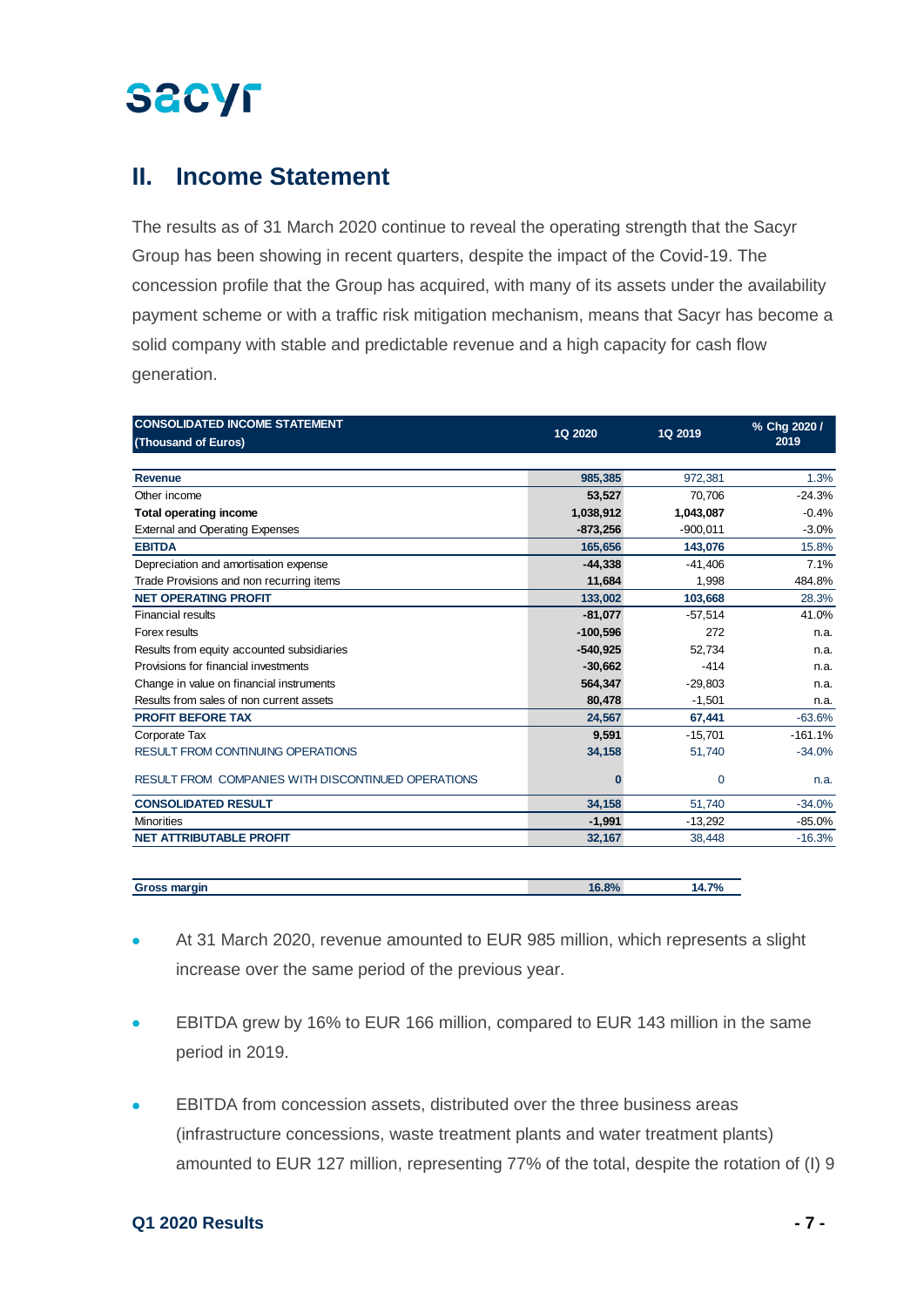

electricity generation and cogeneration plants located in southern Spain, (II) various water assets in Portugal, and (III) the Guadalmedina motorway.

- Net operating profit (EBIT) grew by 28%, reaching EUR 133 million.
- The EBITDA margin on revenue continued its upward trend, standing at 16.8%, compared to 14.7% in the same period of the previous year, representing an improvement of 210 basis points.
- At 31 March 2020, net profit of the businesses stood at EUR 65 million, compared to EUR 27 million in the previous year.
- The Group's net profit at 31 March 2020 amounted to EUR 32 million.
- Operating cash flow amounted to EUR 89 million at 31 March 2020.

#### **Revenue**

#### **Focus on strategic markets and strong performance**

The Group's strong performance allowed it to reach revenues of EUR 985 million, which represents a slight increase over the same period of the previous year. Performance by areas was as follows:

Sacyr Concessions grew by 13%, underpinned both by the increase in construction revenue (+19%), resulting from the progress in the execution of the most recent contracts awarded, and by concession revenue (+8%). The Engineering and Infrastructures area remained stable during this period, underpinned by the billing rate of the projects located in the strategic markets where the Group operates (Italy, Chile, Colombia, Mexico, Peru, Uruguay, United States, Portugal, Spain, among others). Revenue from the activities of Sacyr Services increased by 7%, thanks to the initiation of new projects awarded in previous quarters.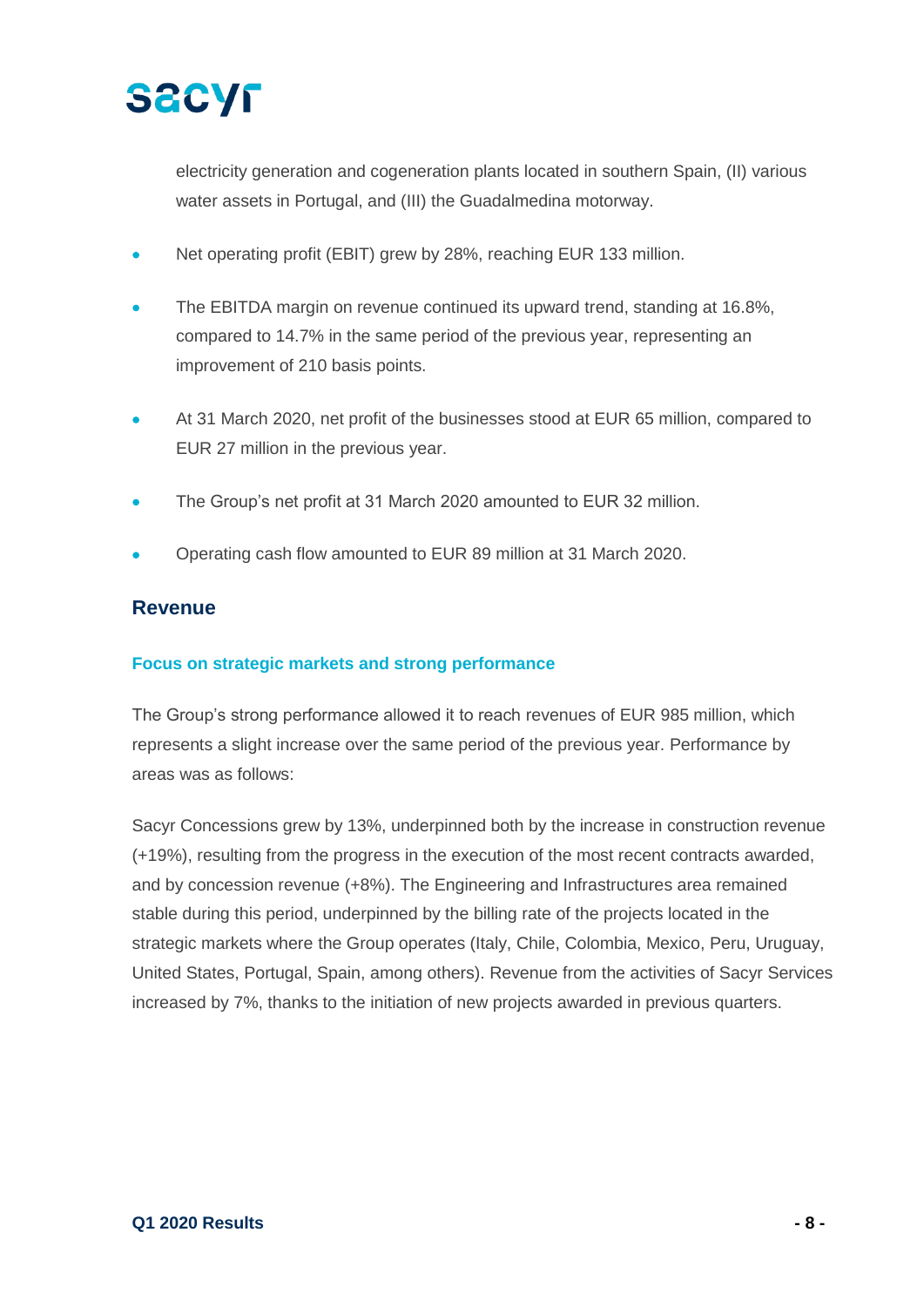| <b>REVENUE (Thousands of Euros)</b> | <b>1Q 2020</b> | 1Q 2019   | $%$ Chq |
|-------------------------------------|----------------|-----------|---------|
| SACYR ENGINEERING & INFRASTRUCTURES | 563,454        | 566.005   | 0%      |
| SACYR CONCESSIONS                   | 245,845        | 218,073   | 13%     |
| Revenue from concessions            | 126,184        | 117.155   | 8%      |
| Revenue from construction           | 119,661        | 100,918   | 19%     |
| <b>SACYR SERVICES</b>               | 284.070        | 265.696   | 7%      |
| Holding y Adjustment                | -107.984       | $-77.393$ |         |
| <b>REVENUE</b>                      | 985.385        | 972.381   | 1%      |

#### **Revenue is distributed** as follows**:**

(i) Europe 54%, (ii) Latin America 39%, (iii) United States 3% (iv) Others 4%.



### **EBITDA**

#### **EBITDA growth of 16% and an improvement of 210 basis points in the EBITDA margin.**

The focus on the return and cash flow generation of the businesses as a strategic pillar of the Group is clearly reflected in the strong performance of EBITDA during the first quarter of 2020, which grew by 16% compared to the same quarter of the previous year. This growth, by business area, reached 8% in Sacyr Concessions, 5% in Sacyr Services and 35% in Sacyr Engineering and Infrastructures.

This Group's strong performance regarding EBITDA has allowed it to reach an EBITDA margin on consolidated revenue of 16.8%, which is an improvement of 210 basis points on the same quarter of the previous year.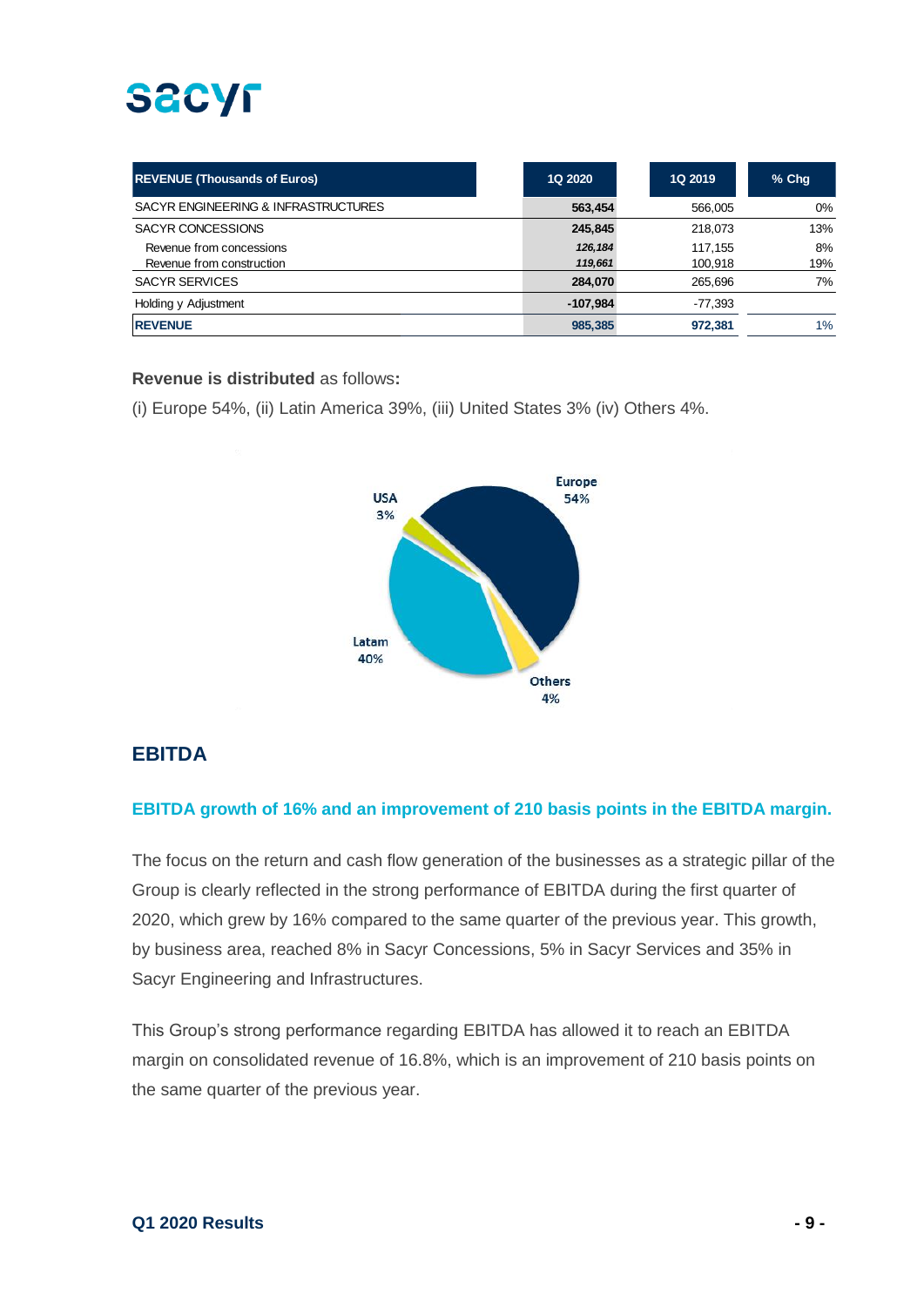# **SACYF**

| <b>EBITDA (Thousands of Euros)</b>  | 1Q 2020  | 1Q 2019  | $%$ Chq |
|-------------------------------------|----------|----------|---------|
| SACYR ENGINEERING & INFRASTRUCTURES | 65,504   | 48,475   | 35%     |
| SACYR CONCESSIONS                   | 80,665   | 74,943   | 8%      |
| <b>SACYR SERVICES</b>               | 25,077   | 23,977   | 5%      |
| Holding y Adjustment                | $-5,590$ | $-4,319$ | $0\%$   |
| <b>EBITDA</b>                       | 165,656  | 143,076  | 16%     |
| Ebitda Margin (%)                   | 16.8%    | 14.7%    |         |

### **Operating profit/(loss) (EBIT)**

Net operating profit reached EUR 133 million at 31 March 2020, up 28% on the same period of the previous year.

### **Financial profit/(loss)**

The net financial loss amounted to EUR -81 million at 31 March 2020. The nominal interest rate at 31 March 2020 stood at 4%.

### **Profit/loss of companies accounted for using the equity method**

The results of companies accounted for using the equity method include EUR -539 million from our shareholding in Repsol. This loss includes EUR -41 million relating to our share in Repsol's net loss of EUR -487 million as of 31 March 2020, and EUR -497 million to the value adjustment made to the shareholding.

Repsol's book value at 31 March 2020 stood at EUR 9.66 per share. Repsol's contribution to Sacyr's profit amounted to EUR -25 million.

### **Gains/(losses) on changes in value of financial instruments at fair value**

This heading in the income statement includes EUR 564 million, of which EUR 542 million relate to the market valuation of the derivative structures through which the Group's shareholding in Repsol is covered.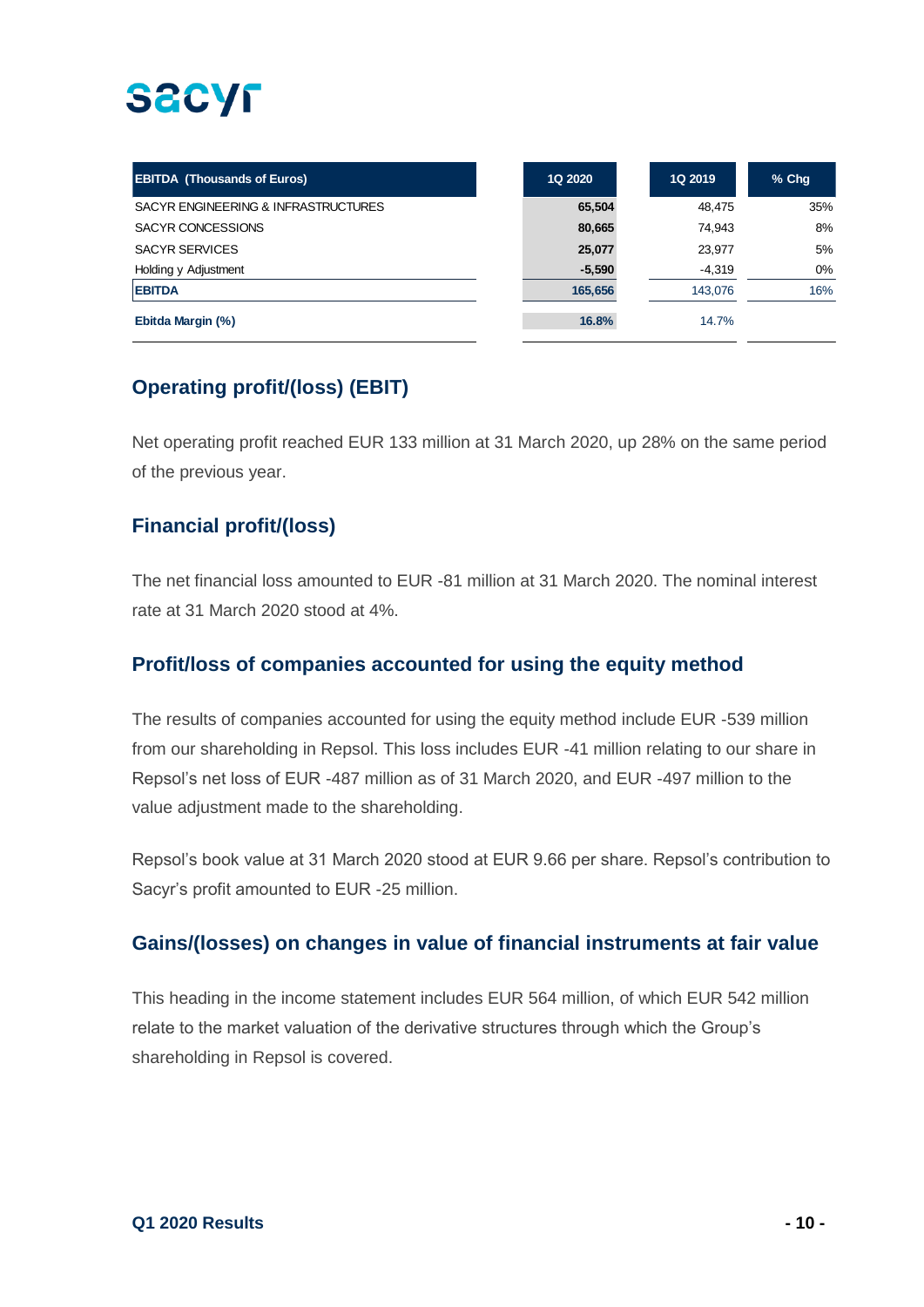### **Provisions for financial investments**

The Group has decided to make a provision of EUR 30 million in accordance with the principle of prudence in view of the current scenario of uncertainty.

#### **Net profit**

Net profit amounted to EUR 32 million at 31 March 2020.

### **III. Backlog: Consolidation in Strategic Markets**

Sacyr has a backlog of future revenue amounting to EUR 40,595 million at 31 March 2020. The Group continues to consolidate its strategic position in the relevant markets.

The main awards that reinforce Sacyr's position in the markets in which it strategically operates are as follows:



The Group has reinforced its presence in Latin American countries with several projects in Chile; in the US, specifically in Texas, with the construction of the US59 bypass; and in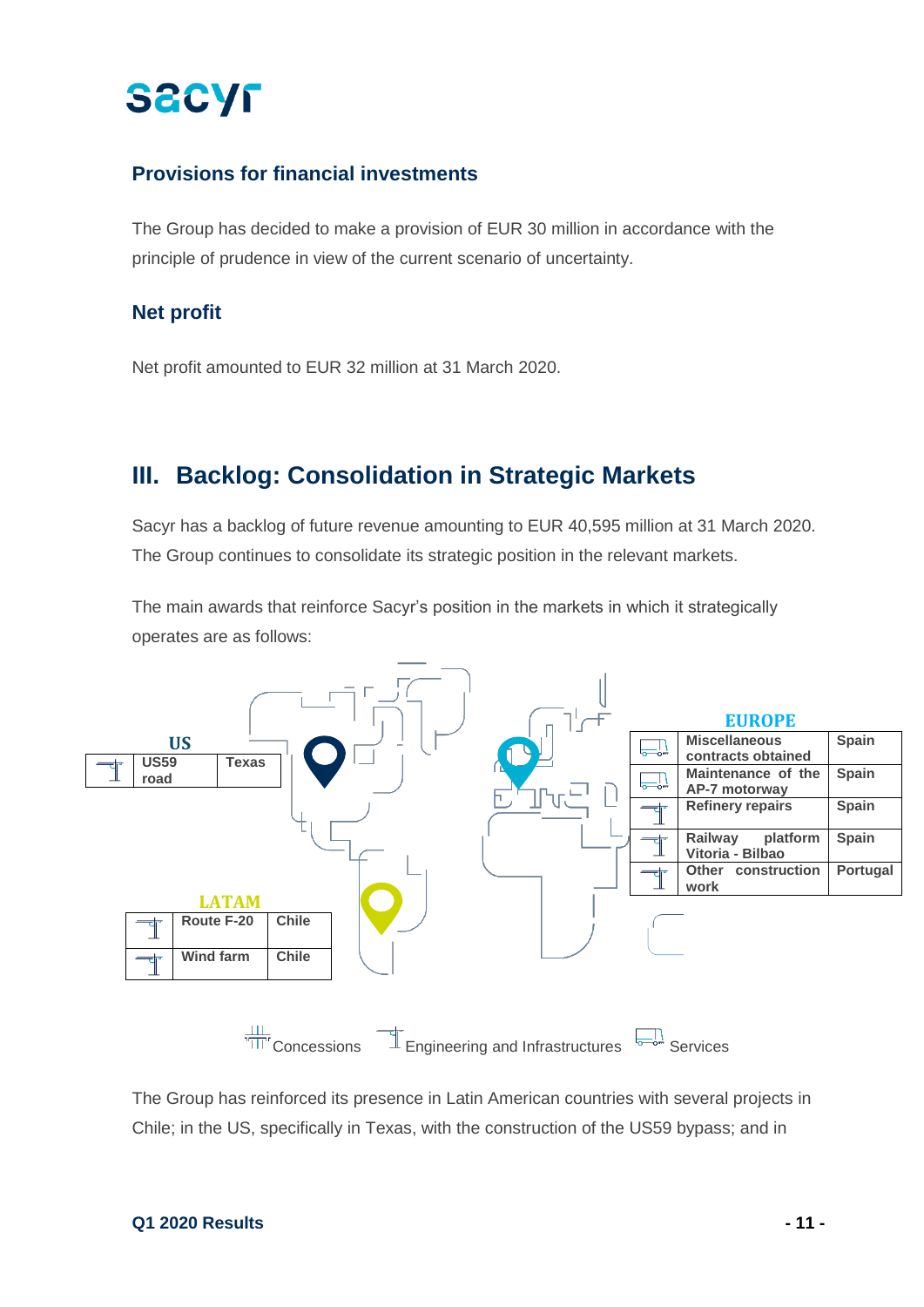# **SACYF**

Europe, with several awards in Portugal, to which the high number of awards in Spain should be added.

| <b>BACKLOG</b><br>(Thousands Euros) | <b>MARCH</b><br>2020 | <b>DECEMBER</b><br>2019 | $%$ Chq |
|-------------------------------------|----------------------|-------------------------|---------|
| SACYR ENGINEERING & INFRASTRUCTURES | 7,358                | 7.813                   | -6%     |
| SACYR CONCESSIONS                   | 28.124               | 30.028                  | -6%     |
| <b>SACYR SERVICES</b>               | 5,113                | 5.124                   | 0%      |
| <b>TOTAL BACKLOG</b>                | 40,595               | 42.965                  | $-6%$   |

Regarding the activities of the Engineering and Infrastructures division, its geographical exposure is focused on the United States, Chile, Italy, Spain, Colombia, Peru, Paraguay, the United Kingdom and Portugal, among other countries.

The Concessions business is clearly focused on the strategic markets for the Group. Its activity is present in 10 different countries, most notably including Italy, Chile, Colombia, Uruguay, Peru, Portugal and Ireland, among others, in addition to the domestic market.

The Services area has a strong presence in the domestic business, with contracts relating to the environment (municipal services and waste treatment, etc.), multiservice (infrastructure upkeep, care on dependent adults, facility management, etc.) and water. In addition to its domestic activity, at the international level it has a presence in countries such as Australia, Chile, Colombia, Peru and Oman, among others, mainly through contracts for the operation and maintenance of water concessions, infrastructure maintenance contracts and contracts for the collection and transport of urban solid waste.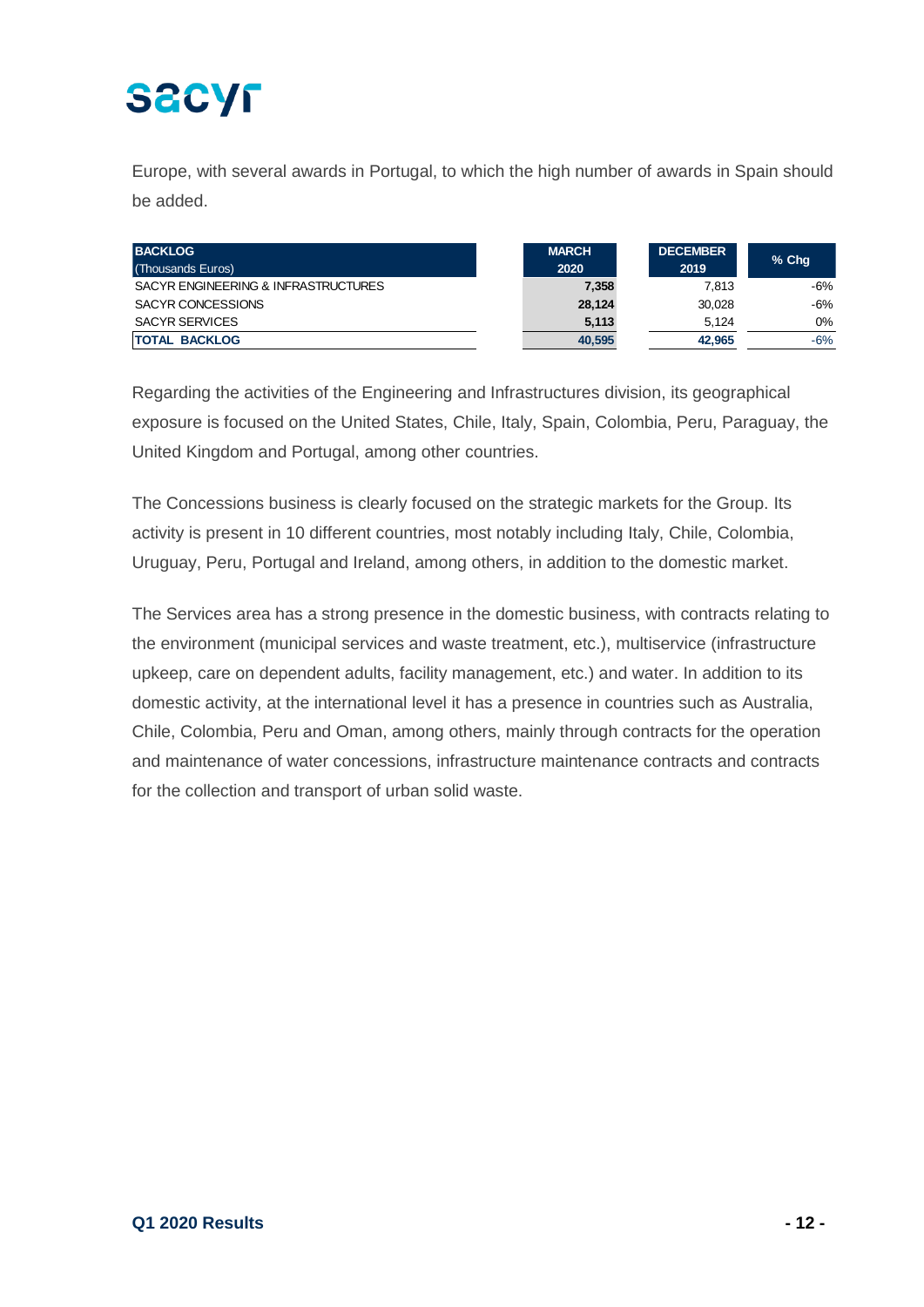## **IV. Consolidated Balance Sheet**

| <b>BALANCE SHEET</b><br>(Thousands of Euros)                     | <b>MAR. 2020</b> | DEC. 2019  | Chg 2020/2019 |
|------------------------------------------------------------------|------------------|------------|---------------|
| <b>NON CURRENT ASSETS</b>                                        | 9,267,428        | 9,309,908  | $-42,480$     |
| Intangible Assets                                                | 21,048           | 21,572     | $-524$        |
| <b>Concessions Investments</b>                                   | 864,944          | 876,679    | $-11,735$     |
| <b>Fixed Assets</b>                                              | 310,443          | 334,175    | $-23,732$     |
| Right of use over leased assets                                  | 130,954          | 135,052    | $-4,098$      |
| <b>Financial Assets</b>                                          | 3,215,470        | 3,174,682  | 40,788        |
| Receivables from concession assets                               | 4,560,280        | 4,576,454  | $-16, 174$    |
| <b>Other non Current Assets</b>                                  | 67,964           | 94,967     | $-27,003$     |
| Goodwill                                                         | 96,325           | 96,327     | -2            |
| <b>CURRENT ASSETS</b>                                            | 4,276,504        | 4,597,115  | $-320,611$    |
| Non current assets held for sale                                 | 73,702           | 347,254    | $-273,552$    |
| Inventories                                                      | 259,748          | 241,321    | 18,427        |
| Receivables from concession assets                               | 291,055          | 328,912    | $-37,857$     |
| <b>Accounts Receivable</b>                                       | 2,073,959        | 1,990,911  | 83,048        |
| <b>Financial Assets</b>                                          | 79,838           | 76,821     | 3,017         |
| Cash                                                             | 1,498,202        | 1,611,896  | $-113,694$    |
| <b>ASSETS = LIABILITIES</b>                                      | 13,543,932       | 13,907,023 | $-363,091$    |
| <b>EQUITY</b>                                                    | 1,065,573        | 1,190,370  | $-124,797$    |
| Shareholder's Equity                                             | 738,112          | 825,198    | $-87,086$     |
| Minority Interests                                               | 327,461          | 365,172    | $-37,711$     |
| <b>NON CURRENT LIABILITIES</b>                                   | 8,221,277        | 8,178,417  | 42,860        |
| <b>Financial Debt</b>                                            | 5,189,571        | 5,070,098  | 119,473       |
| Financial Instruments at fair value                              | 185,394          | 209,410    | $-24,016$     |
| Lease Obligations                                                | 90,156           | 90,296     | $-140$        |
| Provisions                                                       | 204,597          | 214,396    | $-9,799$      |
| Other non current Liabilities                                    | 934,117          | 976,775    | $-42,658$     |
| Other hedged debt                                                | 1,617,442        | 1,617,442  | $\mathbf 0$   |
| <b>CURRENT LIABILITIES</b>                                       | 4,257,082        | 4,538,236  | $-281,154$    |
| Liabilities associated with the non current assets held for sale | $\bf{0}$         | 227,543    | $-227,543$    |
| <b>Financial Debt</b>                                            | 818,241          | 931,869    | $-113,628$    |
| Financial Instruments at fair value                              | 46,622           | 20,555     | 26,067        |
| Lease Obligations                                                | 32,271           | 38,338     | $-6,067$      |
| <b>Trade Accounts Payable</b>                                    | 2,496,760        | 2,466,050  | 30,710        |
| <b>Operating Provisions</b>                                      | 205,902          | 204,108    | 1,794         |
| Other current liabilities                                        | 657,286          | 649,773    | 7,513         |

### **Cash and liquidity facilities**

At 31 March, the Group closed with cash on its balance sheet of EUR 1,498 million, plus temporary financial investments amounting to EUR 80 million. In addition, the General Financial Division increased the credit facilities available during this period, which were used to cover the maturities of this year.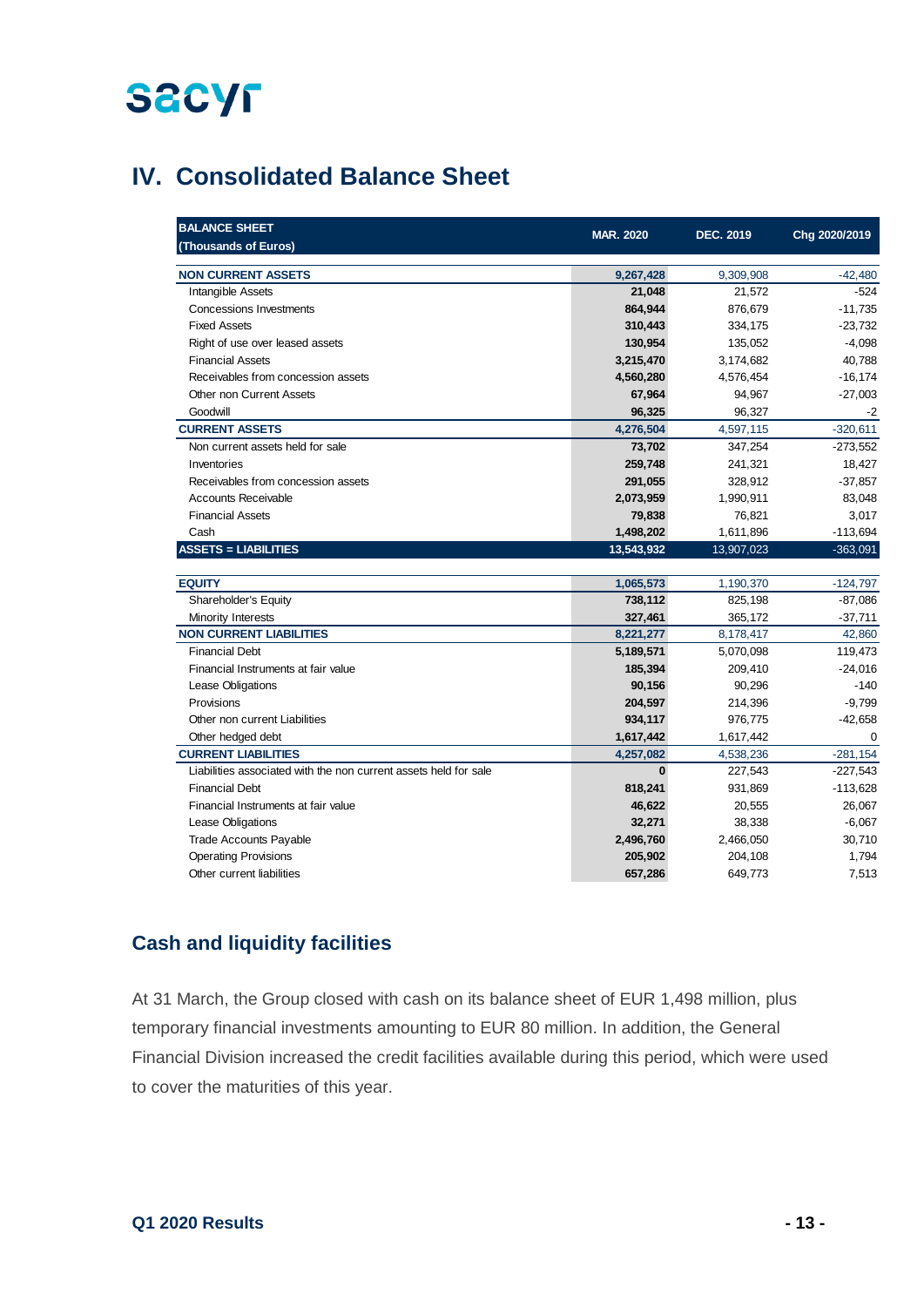### **Financial debt**

The Group's net debt amounted to EUR 4,438 million at the end of the first quarter of 2020. The breakdown and changes with regard to December 2019 are as follows:

| $\epsilon$ Million                | <b>Mar. 20</b> | <b>Dec.19</b> | Chg. |
|-----------------------------------|----------------|---------------|------|
| <b>Project Finance</b>            | 3.545          | 3.467         | 78   |
| Bank Borrowings (operating lines) | 191            | 145           | 46   |
| Capital Markets (Bonds + ECP)     | 702            | 703           | -1   |
|                                   |                |               |      |
| <b>NET DEBT</b>                   | 4,438          | 4,315         | 123  |

**Bank borrowings:** Group's net bank borrowings amounted to EUR 191 million. These borrowings mainly consist of revolving credit facilities used by the Group in its various areas of activity. This amount includes the bank borrowings of each of the Group's business areas and the debt of the holding division.

**Capital markets:** the holding company has financial liabilities in the amount of EUR 702 million as at 31 March 2020, mainly due to:

- Last year's issue of EUR 175 million in five-year convertible bonds.
- The ECP programmes for European commercial paper issues.
- The EMTN (Euro Medium Term Note) programme for the issue of fixed-income securities.

This financing is used by the parent in its financial management and coordination work as the Group's parent, addressing the needs of the different business areas.

**Project financing:** EUR 3,545 million, corresponding to the financing of very long-term projects. This debt is repaid with the cash flows generated by the projects themselves.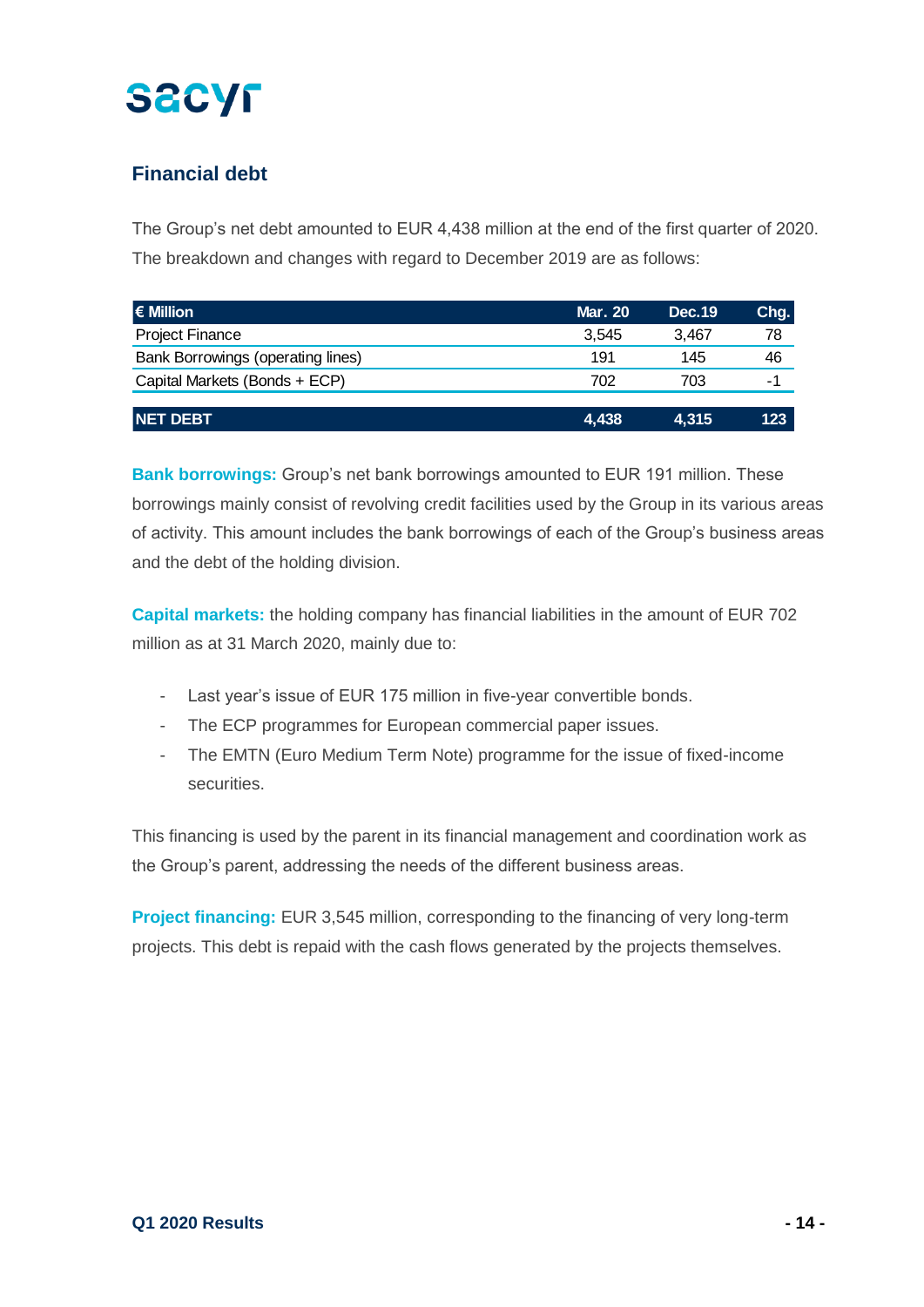The change in net debt in the first quarter of 2020 was as follows:



## **Net Debt Evolution**

**Investments:** The increase in debt from net investments amounted to EUR 170 million. The breakdown is as follows:

**- Gross investments:** At 31 March 2020, this amounted to EUR 276 million, mostly due to the projects' own investment (equity + project debt), as well as the purchase of machinery mainly in Colombia and the US.

**- Divestments:** At 31 March 2020, this amounted to EUR -106 million, which includes the rotation of 47.5% of the "Autovía del Guadalmedina", as well as the sale of immaterial non-current assets.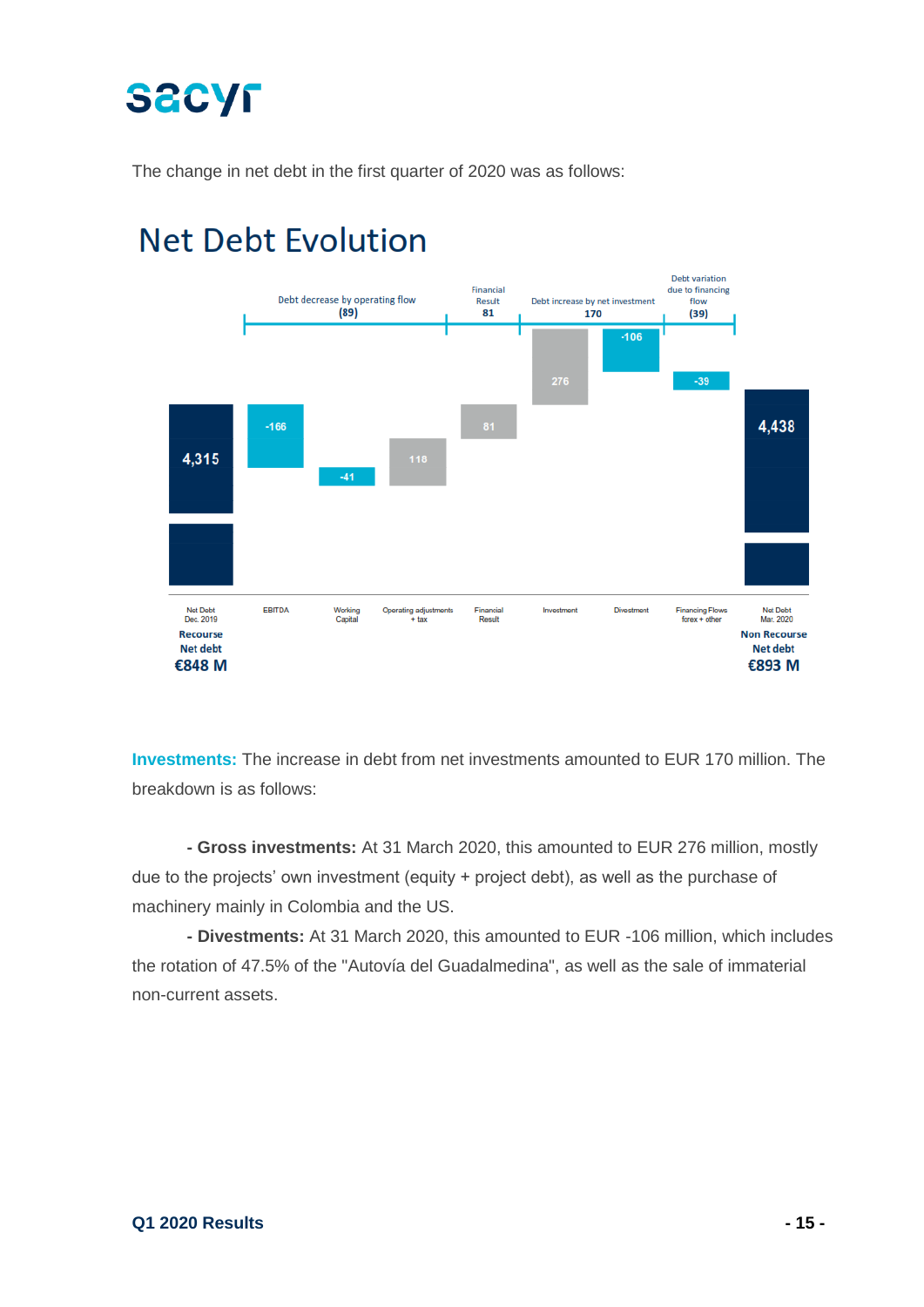## **V. Performance of Business Area**



### **SACYR CONCESSIONS**

| (Thousands of euros)      | Q1 2020 | Q1 2019 | % Change |
|---------------------------|---------|---------|----------|
|                           |         |         |          |
| <b>Revenue</b>            | 245,845 | 218,073 | 13%      |
| Construction revenue      | 119,661 | 100,918 | 19%      |
| <b>Concession revenue</b> | 126,184 | 117,155 | 8%       |
| <b>EBITDA</b>             | 80,665  | 74,943  | 8%       |
| <b>EBITDA</b> margin      | 64%     | 64%     |          |

**The impact of Covid-19** on the concessions area is not significant. Activities continue to be carried out as normal, since infrastructure is considered a basic activity for society, and in the case of Sacyr, most of the assets are financial assets that are not subject to demand risk and, in most cases, their return is based on availability criteria.

• At 31 March 2020, **revenue** from the concessions business totalled EUR 246 million, up 13% on the same period of the previous year, underpinned by both concession revenue and construction revenue.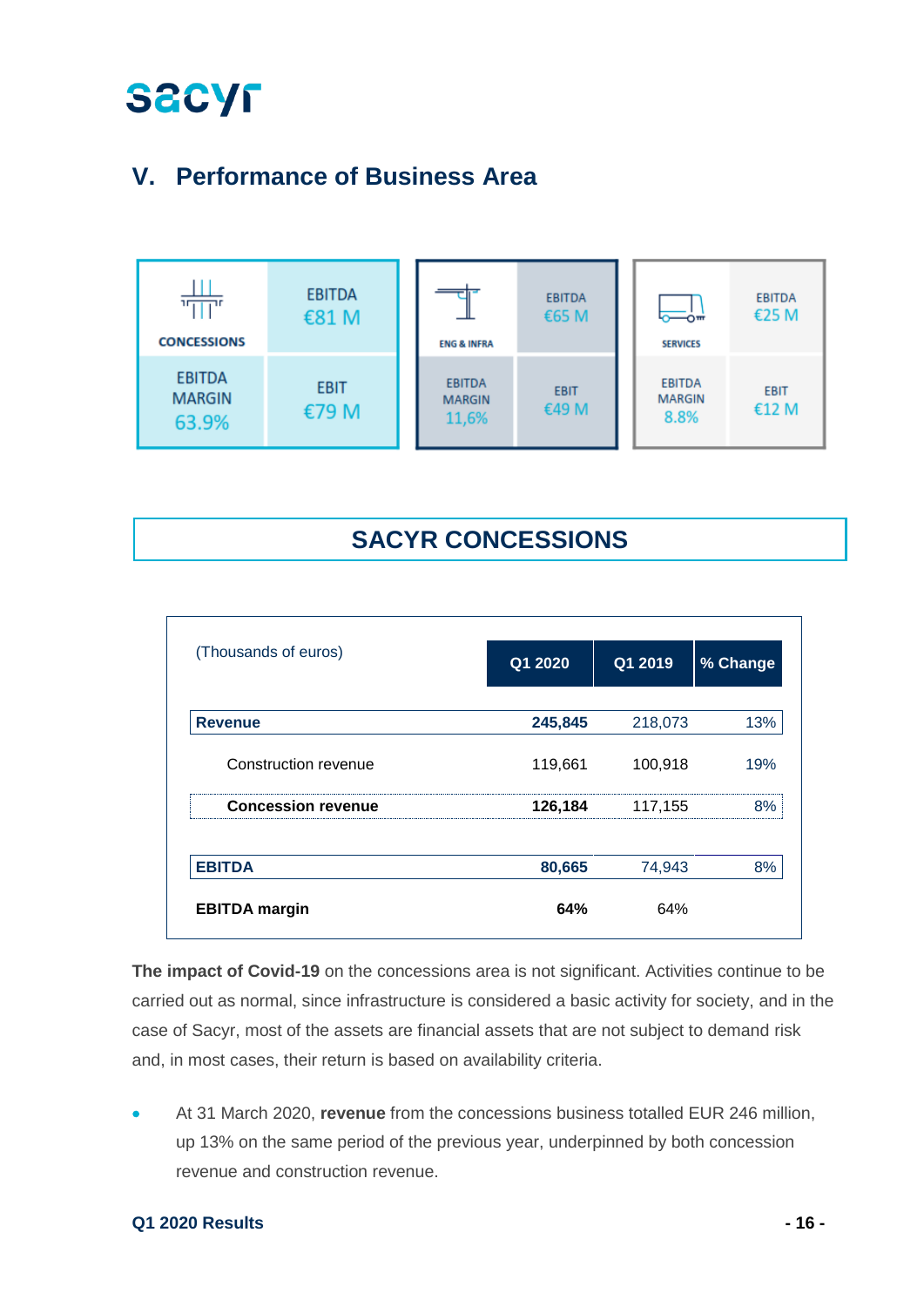- **Construction revenue** grew by 19% compared to the same period last year, thanks to greater progress on some of the most significant projects currently in the portfolio. This growth is mainly due to the following concessions: Pamplona-Cúcuta and Rumichaca-Pasto in Colombia, Hospital de Tláhuac in Mexico, Rutas del Este in Paraguay, and El Tepual Airport, Ruta de la Fruta and Los Vilos-La Serena in Chile.
- **Concession revenue** contributed EUR 126 million, an increase of 8% on the same period last year. This sound performance is explained by the operational growth of most of the assets and the start of operations of the Chacalluta airport in Chile.
- The strong performance of revenue is accompanied by growth in **EBITDA**. At 31 March 2020, EBITDA amounted to EUR 81 million, an increase of 8% compared to the EUR 75 million in the same period of the previous year. The EBITDA margin of the business stood at 64%.

#### **Breakdown by country**

The breakdown of revenue and EBITDA for each of the countries in which the division operates is as follows

| € Thousand          | $\bullet$ Spain | $\mathbf C$ Chile | $\bullet$ Colombia | $\mathbf 0$ Peru | (a) Mexico |       | <b><sup>●</sup> Uruguay ● Paraguay</b> | Other + Holding | <b>TOTAL</b> |
|---------------------|-----------------|-------------------|--------------------|------------------|------------|-------|----------------------------------------|-----------------|--------------|
| Revenue *           | 40.561          | 41,821            | 106,668            | 10,038           | 25.759     | 2.868 | 17,579                                 | 551             | 245.845      |
| Ebitda <sup>*</sup> | 22.780          | 24,490            | 22,671             | 4,520            | 6.203      | 1,679 | 4,275                                  | $-5.953$        | 80,664       |
| <b>Assets</b>       | 18              | 11                | 4 1 2 2            |                  |            |       |                                        | 6               | 45           |

(\*) Pedemontana not included in revenue and EBITDA as it is in the Engineering and Infrastructures division until it starts operating

### **Traffic performance**

Traffic performance has been affected by the current situation we are experiencing as a result of Covid-19. It should be noted that many of Sacyr Concessions' assets are included in the availability payment scheme or have a traffic risk mitigation mechanism, so that this does not directly affect them.

The figures regarding traffic are shown below: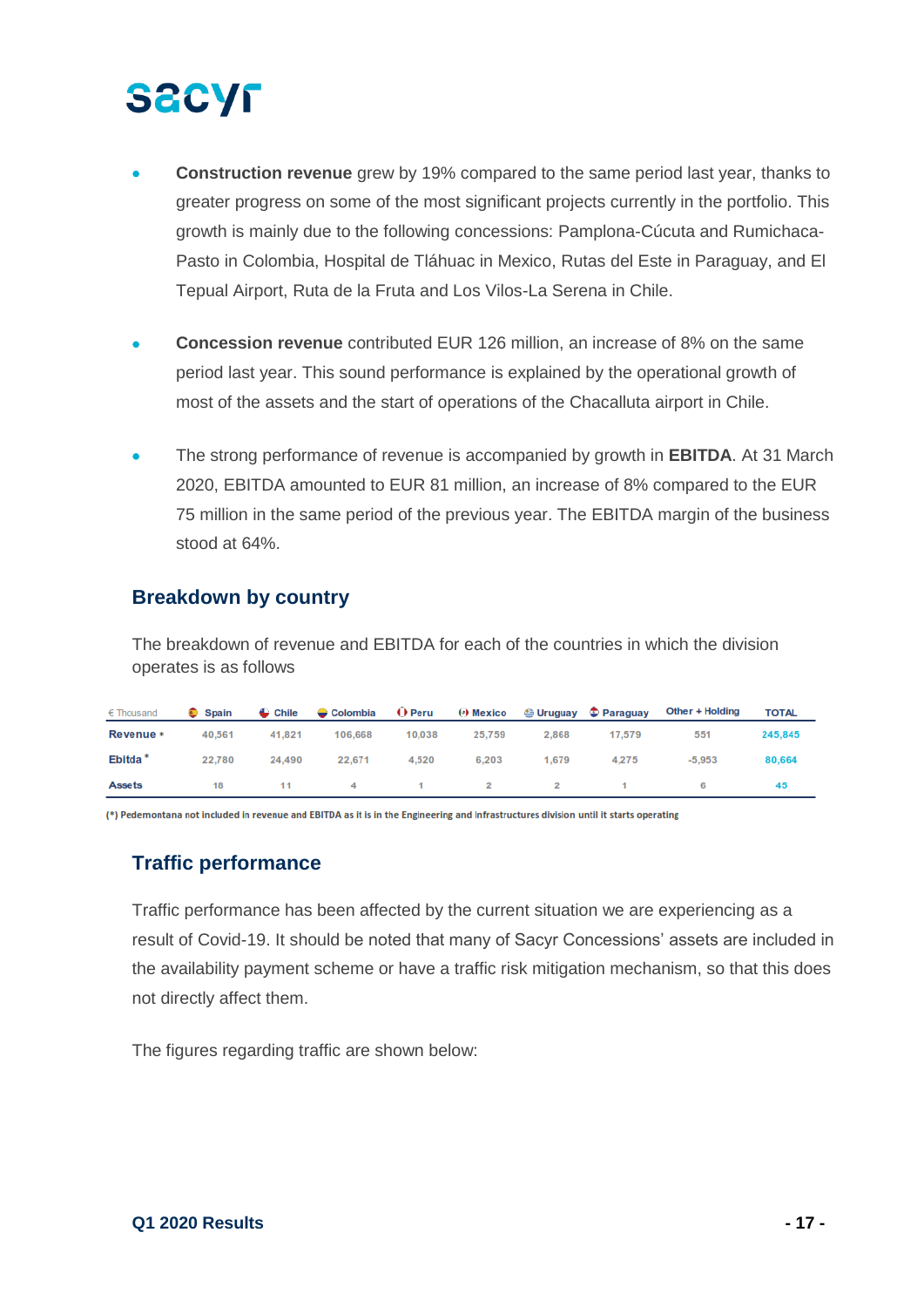## **SACYL**

### **ACCUMULATED ADT**

|                                     | <b>1Q 2020</b> | <b>1Q 2019</b> | <b>CHG. (%)</b> |
|-------------------------------------|----------------|----------------|-----------------|
| <b>SHADOW TOLL HIGHWAY SPAIN</b>    |                |                |                 |
| - AUTOVIA DEL NOROESTE              | 11,449         | 12,409         | $-7.7%$         |
| - Ma-15 PALMA-MANACOR               | 19,827         | 21,846         | $-9.2%$         |
| - AS-II OVIEDO-GIJÓN (VIASTUR)      | 21,625         | 23,993         | $-9.9%$         |
| - AUTURSA CV-35                     | 39,341         | 39,575         | $-0.6%$         |
| - ERESMA                            | 6,420          | 7,399          | $-13.2%$        |
| - BARBANZA                          | 11,247         | 12,870         | $-12.6%$        |
| - ARLANZON                          | 15,976         | 18,605         | $-14.1%$        |
| <b>TOLL HIGHWAY SPAIN</b>           |                |                |                 |
| - AP-46 MÁLAGA - LAS PEDRIZAS       | 10,051         | 11,844         | $-15.1%$        |
| <b>TOLL HIGHWAY OTHER COUNTRIES</b> |                |                |                 |
| - N6 GALWAY-BALLINASLOE             | 11,138         | 12,587         | $-11.5%$        |
| - VALLES DEL DESIERTO               | 5,825          | 5,856          | $-0.5%$         |
| - RUTAS DEL DESIERTO                | 7,822          | 7,301          | 7.1%            |
| - RUTAS DEL ALGARROBO               | 5,053          | 5,096          | $-0.8%$         |
| - VALLES DEL BIO-BIO                | 8,926          | 9,150          | $-2.5%$         |
| - RUTA DE LIMARÍ                    | 5,552          | 5,631          | $-1.4%$         |
| - MONTES DE MARÍA                   | 2,982          | 3,135          | $-4.9%$         |
| - UNIÓN VIAL DEL SUR                | 4,898          | 5,629          | $-13.0%$        |
| - DESARROLLO VIAL AL MAR            | 6,902          | 7,739          | $-10.8%$        |
| - RUTAS DEL ESTE                    | 15,222         | 15,819         | $-3.8%$         |

#### **Relevant milestones**

### • **Sacyr signed a financing agreement for the "Pamplona-Cúcuta" concession in Colombia for a total of approximately EUR 474 million.**

Sacyr Concessions, through the Unión Vial Río Pamplonita concession, has completed the financial closure of the Pamplona-Cúcuta dual carriageway project in Colombia for USD 520 million (EUR 474 million). Eight international banks and one Colombian bank have participated in the financing: JP Morgan Chase Bank, FDN (Financiera de Desarrollo Nacional), Deutsche Bank AG, ICBC (Industrial and Commercial Bank of China), Bank of China, ICO (Instituto de Crédito Oficial de España), MetLife, MUFG Bank and Société Générale.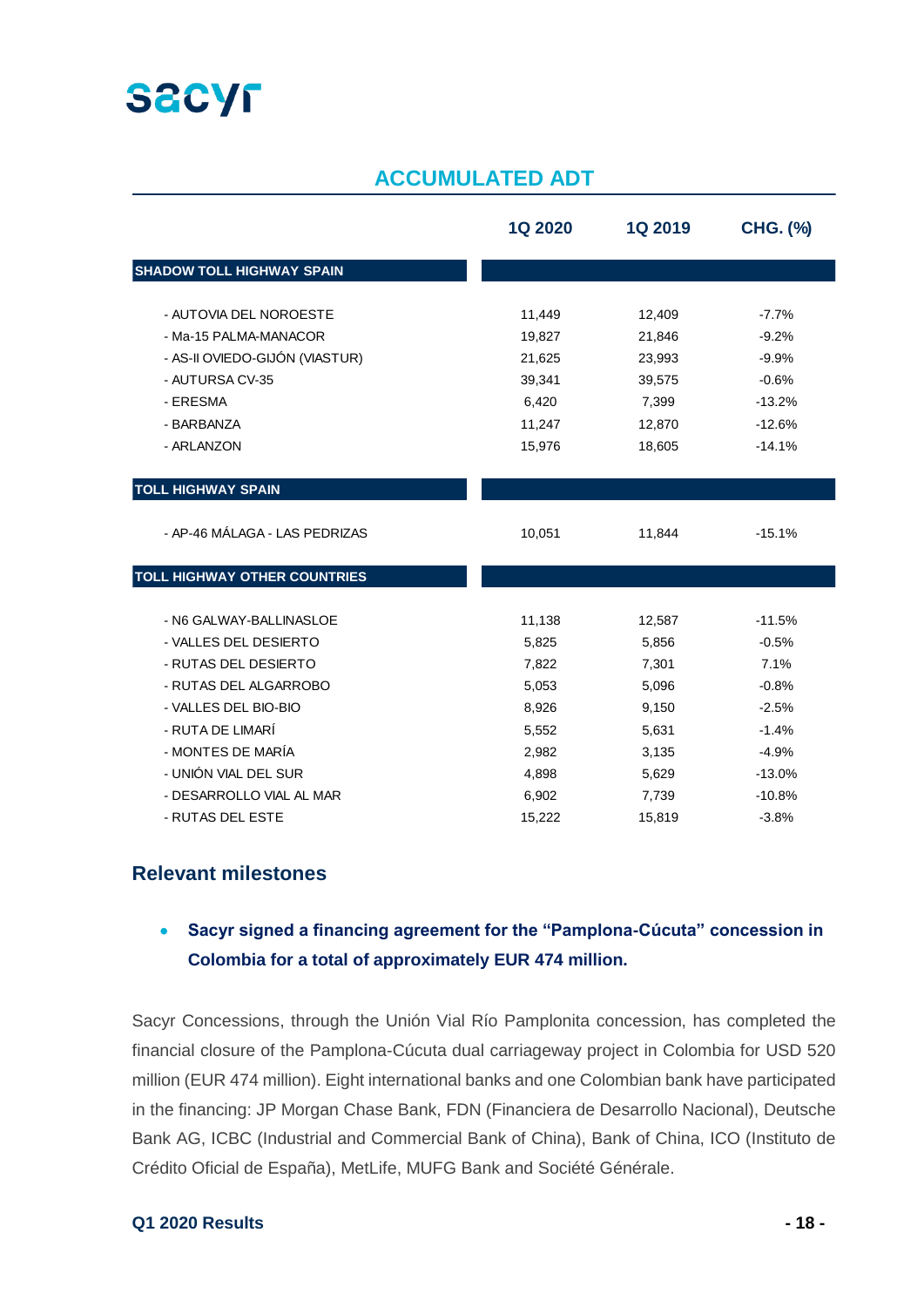

With this transaction, Sacyr Concessions has closed the financing for its four 4G projects in Colombia for more than USD 2,000 million (EUR 1,820 million).

#### **After the financial closure**

Sacyr completed the rehabilitation of the Pirámides-Tulancingo-Pachuca motorway in Mexico. This represents a milestone in the consolidation of Sacyr Concessions in the country, as it is its first infrastructure project to be commissioned in Mexico. This road, contracted in August 2017, has a 10-year concession term and will represent an estimated revenue of approximately EUR 214 million. It includes the rehabilitation and maintenance of the 91.5 km of the two sections of the MEX-130 and MEX-132 free federal motorway, which run through the states of México and Hidalgo.

#### **Innovative project**

Sacyr has innovated in this project with the use of RAR-X for the pavement: a high-tech product made from end-of-life tyre (ELT) dust, pre-treated with bitumen and other additives that improve the characteristics of the mixtures (better performance against reflection and crack propagation, better fatigue resistance, noise reduction, etc.).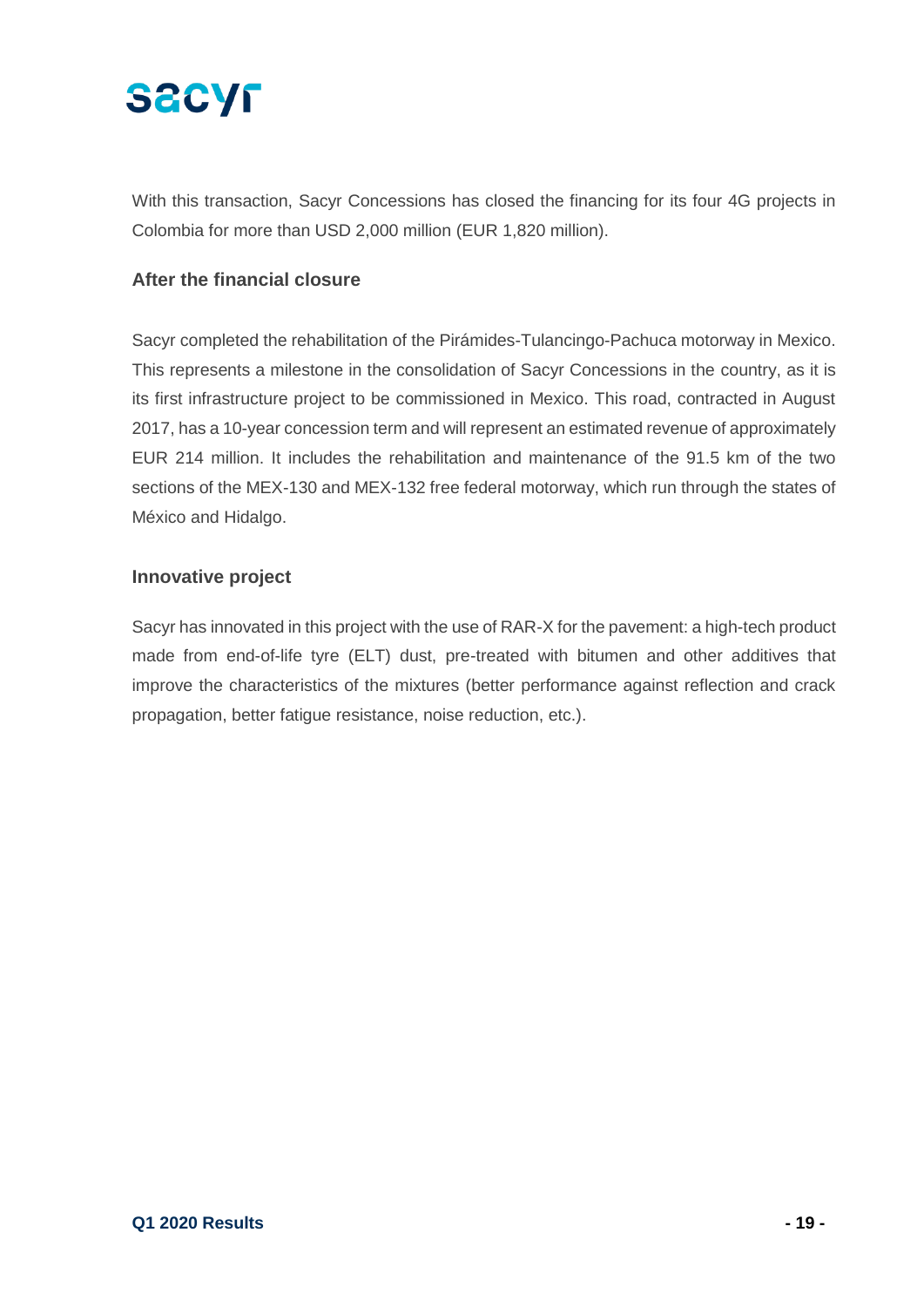## **SACYR ENGINEERING AND INFRASTRUCTURES**

| (Thousands of euros) | Q1 2020 | Q12019  | % Change |
|----------------------|---------|---------|----------|
| <b>Revenue</b>       | 563,454 | 566,005 | 0%       |
| <b>EBITDA</b>        | 65,504  | 48,475  | 35%      |
| <b>EBITDA</b> margin | 11.6%   | 8.6%    |          |

As mentioned at the beginning of this report, **Sacyr has decided to restructure its corporate organisation chart** by bringing its two EPC areas (Sacyr Engineering and Infrastructures and Sacyr Industrial) together in a single division. Therefore, the figures presented by Sacyr Engineering and Infrastructures at 31 March already include this restructuring. Furthermore, this simplification of the structure will lead to greater synergies, greater benefits through economies of scale and, therefore, greater efficiency. The results at 31 March 2019 also include this unification for proper comparability.

**As a result of the impact of Covid-19** in the countries where we operate, the performance of the activities is varied as they are not core activities and, depending on the project, some customers have requested that work be interrupted.

- (i) At the national level, the activity of the sector returned to a reasonable level of normality after a two-week shutdown.
- (ii) Abroad, our activity in Italy was partially suspended for two weeks, although it has now been fully resumed, and there has been less of an impact in Latin America, as it is the customers that have decided whether or not stop the work. However, we are currently operating with reasonable normality in the countries where we carry out our activities.

**Revenue** for the Engineering and Infrastructures business amounted to EUR 563 million at 31 March 2020, mainly from the execution of major projects in the portfolio in Colombia, Chile, Uruguay, the United States, Peru, Paraguay, the United Kingdom and Spain, among others, and from the contribution of the Pedemontana - Veneta motorway project in Italy. A

#### **Q1 2020 Results - 20 -**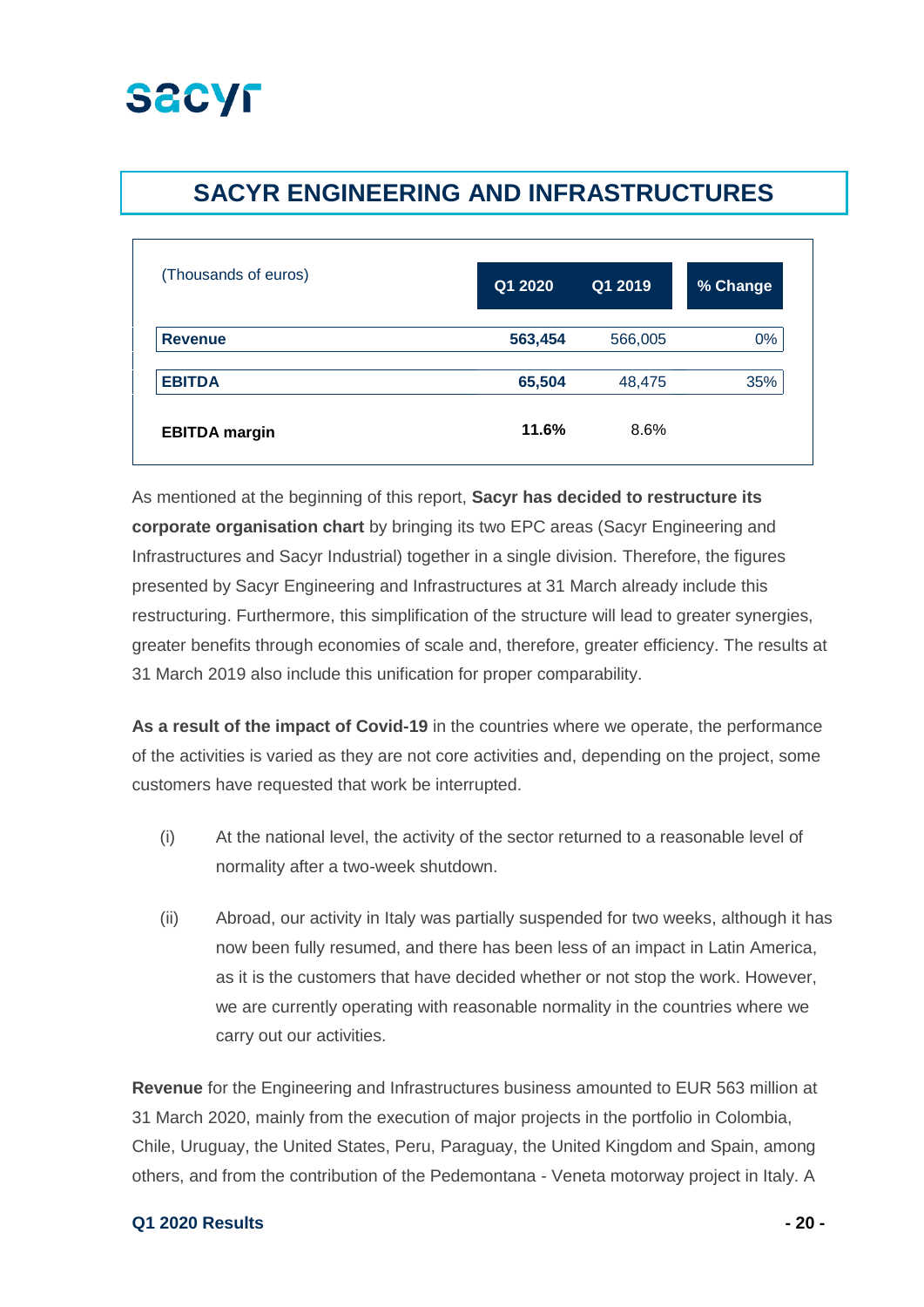large part of these projects is carried out for our Concessions division, bringing important synergies to the Group.

All these factors have contributed to the **EBITDA** reaching EUR 66 million at 31 March 2020, which represents strong growth of 35% over the same period of the previous year. The EBITDA margin stood at 11.6%, improving the return of the business by 300 basis points.

**Pedemontana's contribution** as a financial asset was EUR 88 million in revenue and EUR 40 million in EBITDA. Eliminating this effect, the figures for the construction division would be EUR 475.5 million in revenue and EUR 25.5 million in EBITDA, with an EBITDA margin of 5.4%.

### **Relevant milestones**

• On 24 January 2020, the new **Hisgaura Bridge** was put into service, infrastructure of the Los Curos-Málaga road, in the Department of Santander, Colombia. The bridge, which is 580 metres long and 147 metres high at the highest point, is the largest cablestayed bridge in all of Latin America (with 128 cables) and is also considered the tallest structure in all of Colombia.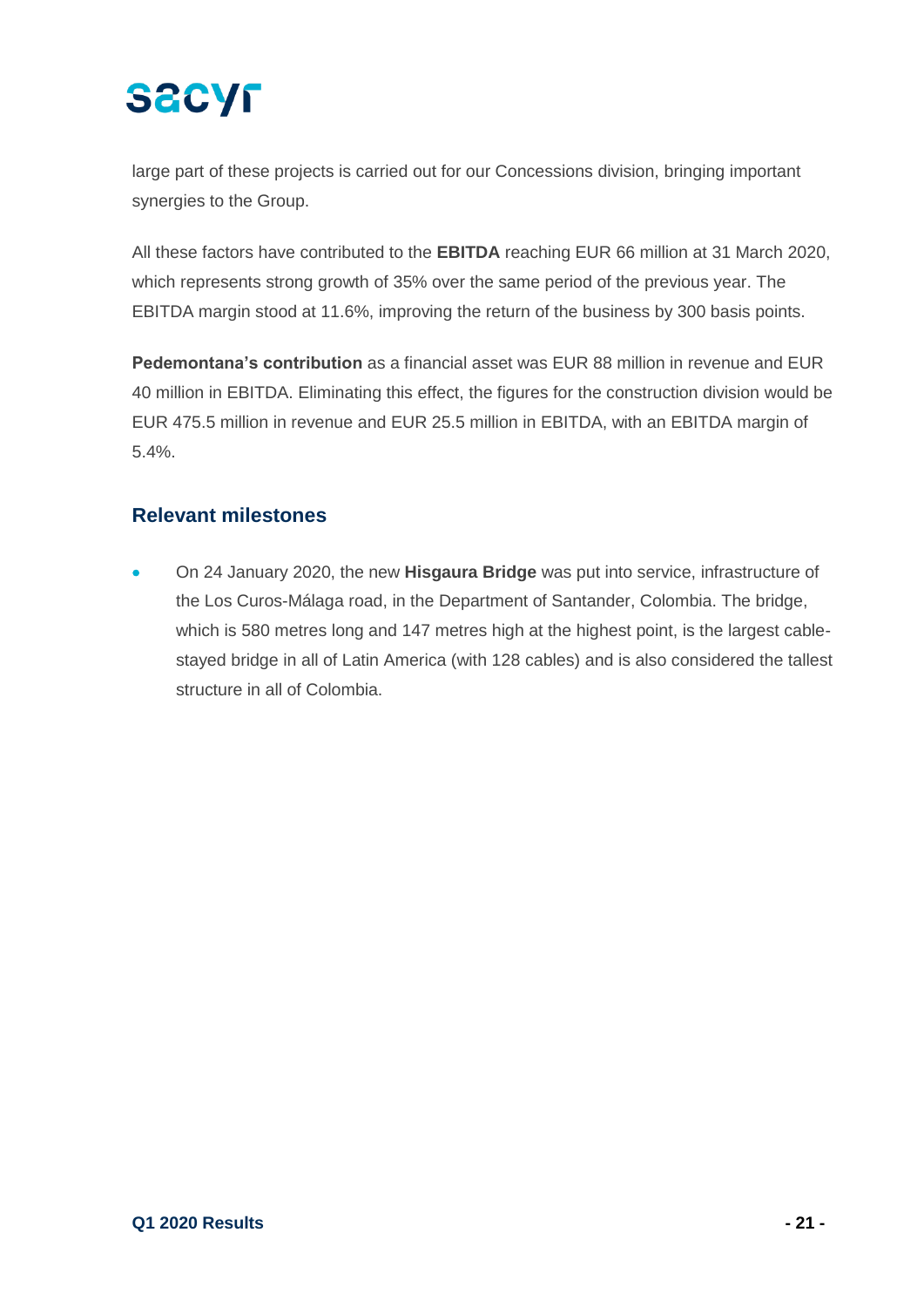

### **SACYR SERVICES**

| (Thousands of euros) | Q1 2020 | Q1 2019 | % Change |
|----------------------|---------|---------|----------|
|                      |         |         |          |
| <b>Revenue</b>       | 284,070 | 265,696 | 7%       |
| Environment          | 120,805 | 112,991 |          |
| <b>Multiservices</b> | 134,330 | 123,884 |          |
| Water                | 27,363  | 27,938  |          |
| Central              | 1,572   | 883     |          |
| <b>EBITDA</b>        | 25,077  | 23,977  | 5%       |
| Environment          | 17,685  | 13,972  |          |
| <b>Multiservices</b> | 4,166   | 4,970   |          |
| Water                | 3,080   | 5,384   |          |
| Central              | 146     | (349)   |          |
| <b>EBITDA</b> margin | 8.8%    | $9.0\%$ |          |

**The impact of the Covid-19** has intensified our activity in the Services division. The Group continues to provide water distribution services, guaranteeing supply to all our customers with the same level of quality. Cleaning, collection and waste treatment activities have continued as normal, as they are also considered basic activities. Regarding multiservices, certain activities that the Spanish government has stopped in accordance with the State of Alarm Decree have been interrupted, such as our catering activities, although others continue to be carried out as they are considered basic activities, such as infrastructure upkeep or care for dependent adults.

**Revenue** for the Services area reached EUR 284 million at 31 March 2020, representing growth of 7% over the same period last year. This growth is due to the positive contribution of the environmental division, with 7% growth, and the multiservices division, with 8% growth. The water division has remained stable, however, eliminating the effect of the rotation of various assets in Portugal that affected 2019 but not 2020, comparable growth would be 19%.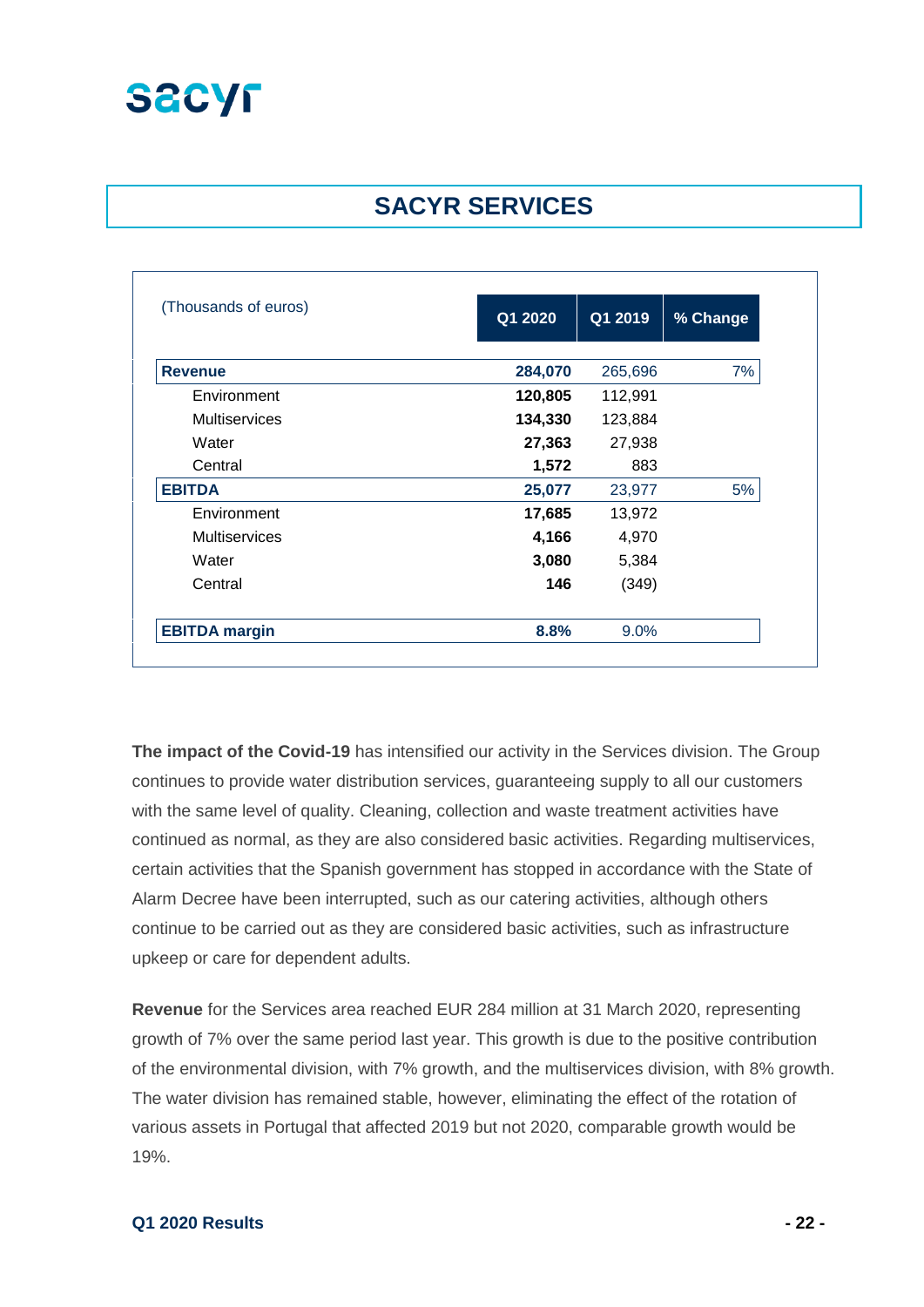# **SECYF**

This growth shows the positive trend of the activity, which is increasingly focused on public and/or private service concessions, where the return of the contracts prevails.

The performance, by business area, is as follows:

- **Environment** grew by 7% in revenue and 27% in EBITDA due to the contribution, among others, of the following contracts (i) at the international level, the contract for waste collection and transport in Bogotá (Colombia), and the commencement of operations of the waste treatment plant in Melbourne (Australia); (ii) at the national level, the contracts for the collection of urban solid waste in Santa Cruz de Tenerife and Barakaldo, and the underground re-routing, transport and collection of waste in Madrid.
- **Multiservices** closed the first quarter with 8% growth in revenue and, in turn, reached an EBITDA of EUR 4.2 million. EBITDA has been slightly affected by the impact of Covid-19. The division continues to develop its portfolio of projects such as (i) at the international level, the service, operation and maintenance contract for the Antofagasta Hospital in Chile, and various infrastructure maintenance contracts in Chile, Peru, etc., (ii) at the national level, projects mostly related to care services for dependent adults and facility management.
- The **Water** division has maintained its high returns thanks to the margins of current portfolio contracts and the incorporation of other new contracts. Its EBITDA has been affected by the rotation of various assets in Portugal carried out at the end of 2019. These assets did contribute to EBITDA during this past year, but have not contributed in 2020.

**EBITDA** reached EUR 25 million, representing growth of 5% in the first quarter of 2020. This significant improvement is underpinned by the division's areas, in turn achieving an EBITDA margin of 9%.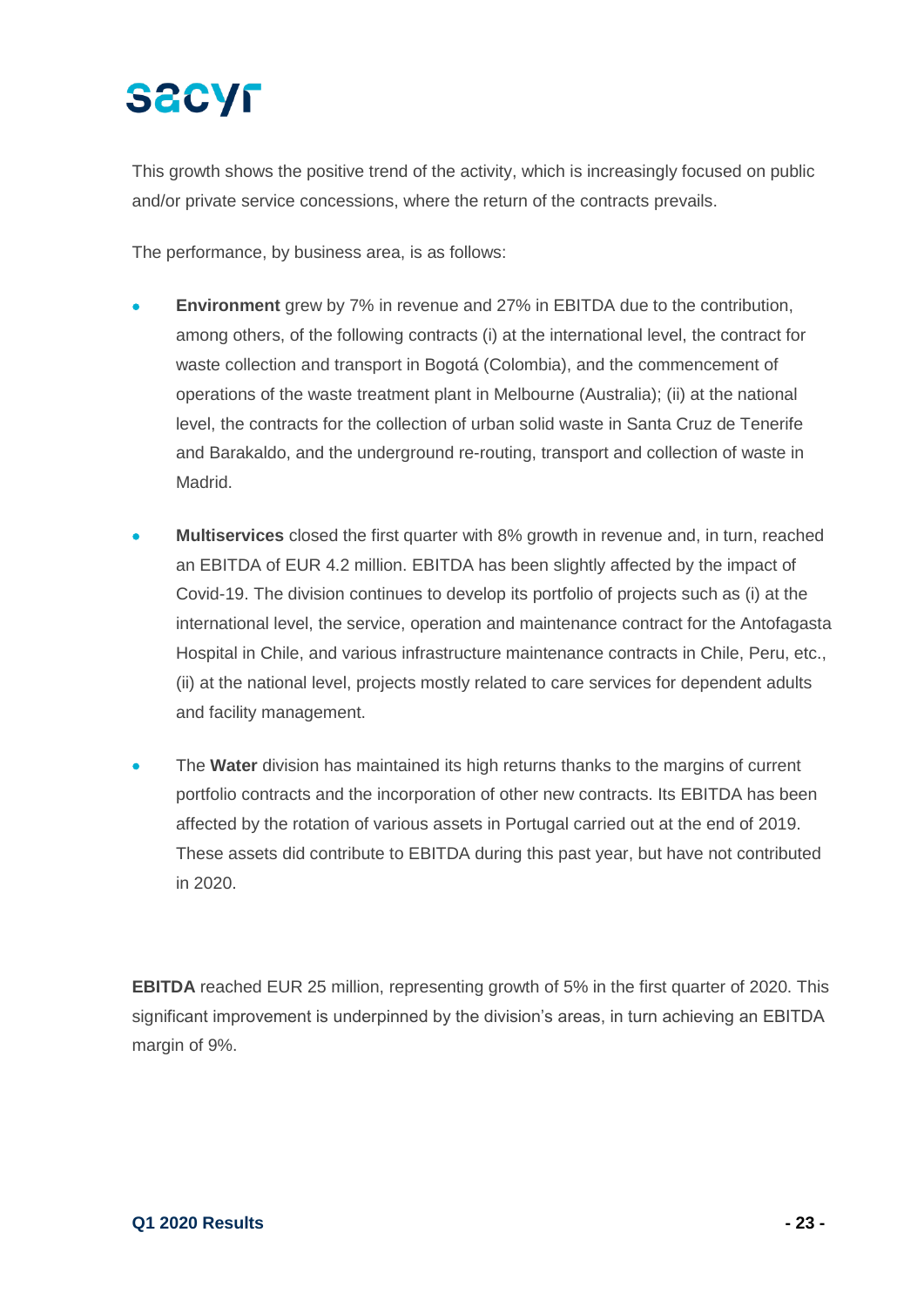## **VI. Driving Sustainability**

The Sacyr Group is a global benchmark in the industry of transport infrastructure development and is strongly committed to the economic and social progress of the countries in which it has a presence.

Our commitment to sustainability is based on the **COMMITMENT** of our Board of Directors to offer a **SUSTAINABLE** balance between our growth, return and the creation of value for all our stakeholders, while generating competitive benefits for our shareholders in the long term. A balance achieved through **ETHICAL, TRANSPARENT and RESPONSIBLE** management, which contributes to **SOLVING THE CHALLENGES OF THE SUSTAINABILITY OF THE PLANET**, as shown by our main environmental, social and governance results:

### **Environmental**



- Covenant Circular Economy
- Environmental Commitment:
	- o Reduction in emissions for the 4th consecutive year.
	- o Adherence to the "Business Ambition for 1.5°C" and "Science Based Target (SBTi)".
	- o Renewal of registration in the Carbon Footprint Register and MITECO
	- o Obtainment of the "CALCULO" and "REDUZCO" labels.
- Participation in the Carbon Disclosure Project (CDP)
- 57% of materials used are from recycled materials (2019), one of the highest ratios in the sector.
- 6.5% reduction in internal energy consumption between 2016 and 2019.
- 19.5% of water consumption was from recycled water in 2019 (+17% vs. 2018)
- Suppliers with environmental criteria: +2,300 suppliers evaluated.
- Expenses and investments related to environmental initiatives: EUR 26.4 million in 2019.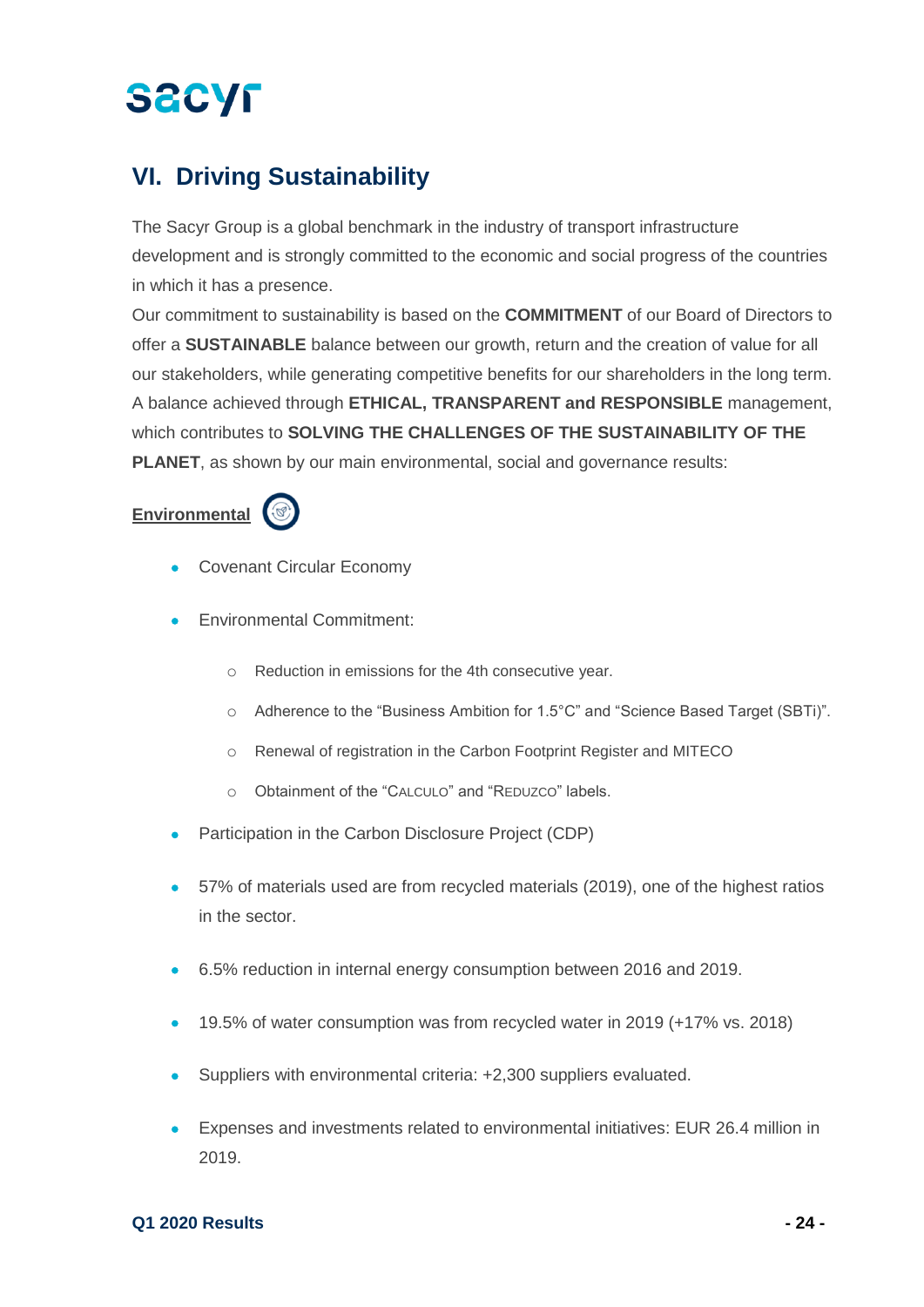



- Gender Equality Plan:
	- o 48% of the staff are women.
	- o Adherence to the "Companies free from gender-based violence" convention.
- Diversity and Social Equality Plan
	- o More than 1,020 employees with disabilities in Spain (2019)
	- o Adherence to the Inserta Convention with the ONCE Foundation.
- Family-Friendly Company Certificate for its more than 90 work-life balance measures.
- Commitment to the development of local communities
	- o Economic value distributed in these communities: €3,241 M
- More than  $\epsilon$ 660 M in tax contributions in 2019 (+12.8% vs. 2018)
- Integrated Occupational Health and Safety Management System

**Economic and Corporate Governance**

- Interest and commitment to innovation
	- o Investment in R&D of €8 M (2019).
	- o 226 projects carried out with ~200 employees involved (2004-2018)
	- o 47 projects carried out with ~200 employees involved (2019)
	- o Priority technologies defined: IoT, drones, AI, Apps, Big Data and autonomous machines.
	- o Open innovation model: Sacyr iChallenges, Sacyr Innovation and Entrepreneurship Awards.
- Senior management leadership
	- o Corporate Social Responsibility Policy.

#### **Q1 2020 Results - 25 -**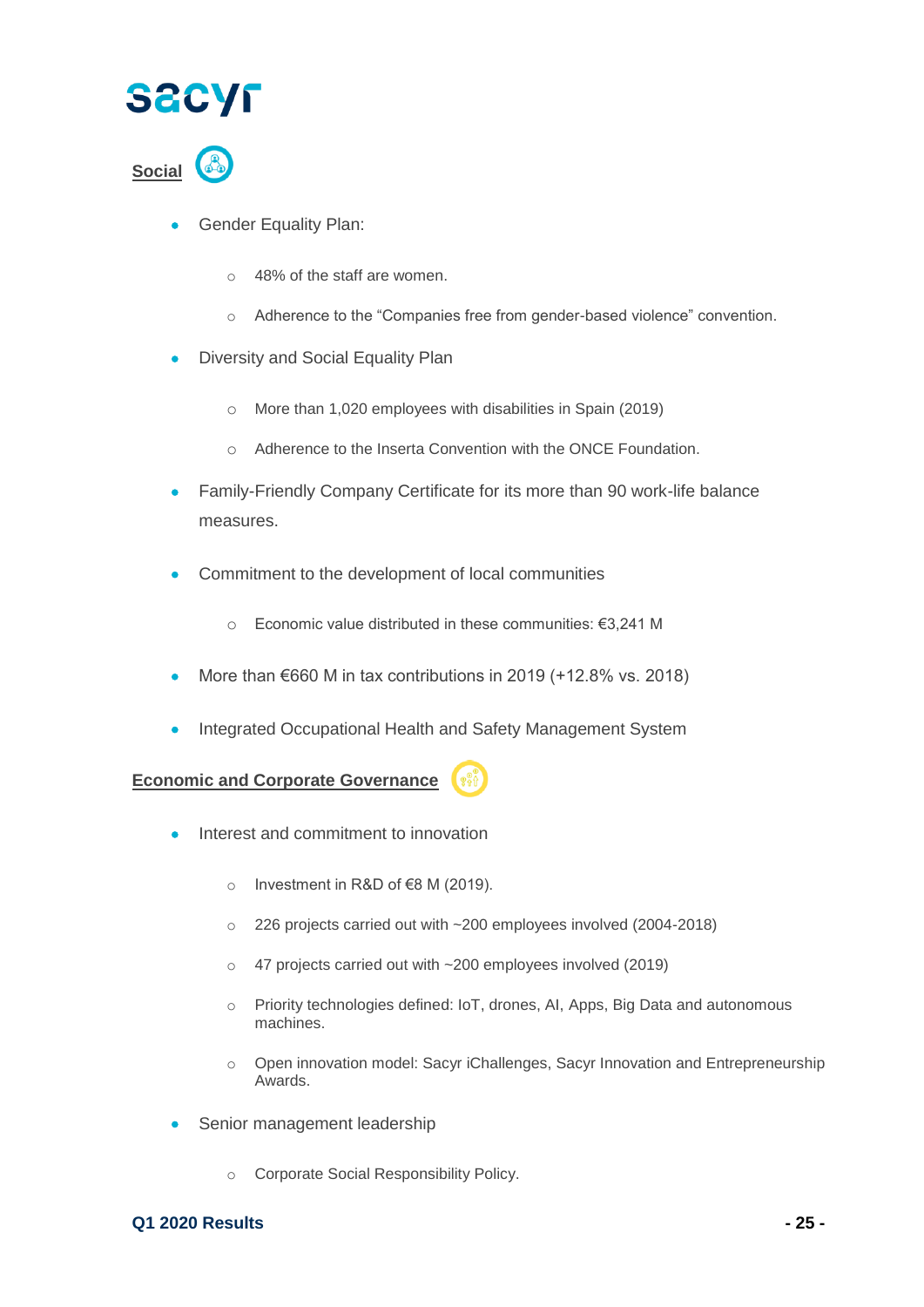

- o Establishment of a Sustainability Committee (2019).
- o Establishment of a Sustainability and Corporate Governance Committee (2019).
- Inclusion of the recommendations of the CNMV's Good Governance Code.
- Code of Conduct and Line of Consultation and Complaint implanted.
- CSR certification in accordance with the SGE21 standard (Sacyr, S.A.)
- Presence in the "FTSE4GOOD INDEX" CSR index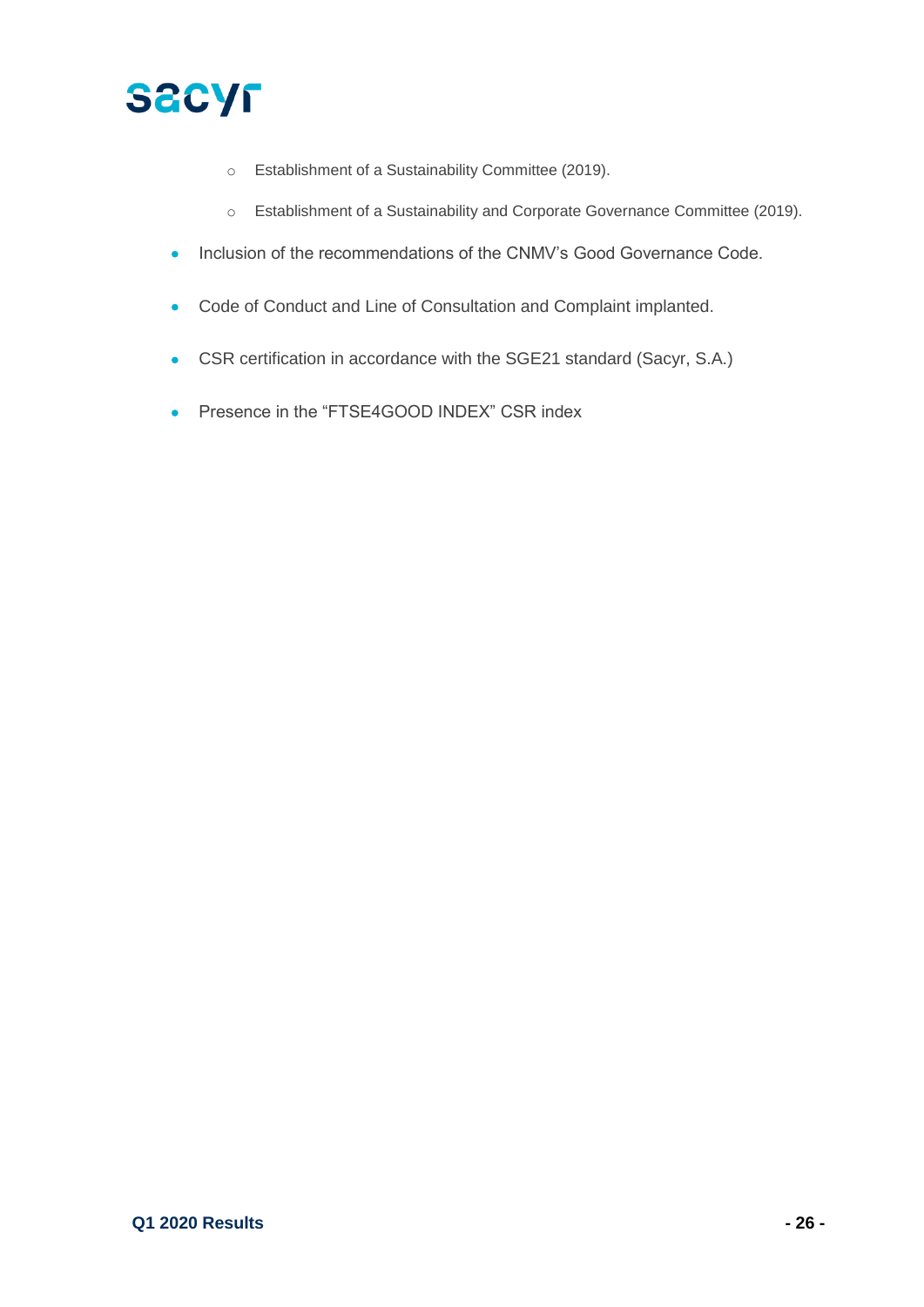## **VII. Share Performance**

| <b>SACYR</b>                                           | <b>MARCH</b> |           | % Chg     |  |
|--------------------------------------------------------|--------------|-----------|-----------|--|
|                                                        | 2020         | 2019      | 2020/2019 |  |
| Market Price at closing (euros per share)              | 1.39         | 2.26      | $-38.27%$ |  |
| High share price                                       | 2.79         | 2.37      | 17.81%    |  |
| Low share price                                        | 1.06         | 1.69      | $-37.10%$ |  |
| Market Capitalization at closing (Thousands of euros)* | 826,829      | 1,339,438 | $-38.27%$ |  |
| Average Trading Volume (Thousands of euros)            | 397,268      | 262,234   | 51.49%    |  |
| Average Daily Trading Volume (Number of shares)        | 2,900,119    | 2,004,441 | 44.68%    |  |
| Liquidity (%)                                          | 100          | 100       |           |  |
| Number of shares (Thousands)                           | 593,986      | 568,595   | 4.47%     |  |
| <b>Share Nominal Value</b>                             | 1 EURO       | 1 EURO    |           |  |

\* Adjusted in 2019 for the Capital Increases of July and February

## **VIII. Significant Holdings**

The breakdown of the Group's significant shareholdings at 31 March 2020, in accordance with the data contained in the share register of Sociedad de Gestión de los Sistemas de Registro, Compensación y Liquidación de Valores, S.A. (Iberclear), is shown below.

|                                    | March -20 |
|------------------------------------|-----------|
| Disa Corporación Petrolífera, S.A. | 12.65%    |
| Grupo Corporativo Fuertes, S.L.    | 6.32%     |
| Beta Asociados, S.L.               | 5.57%     |
| Prilomi, S.L.                      | 4.69%     |
| Prilou, S.L.                       | 3.57%     |
| Others                             | 67.20%    |
| Total                              | 100.00%   |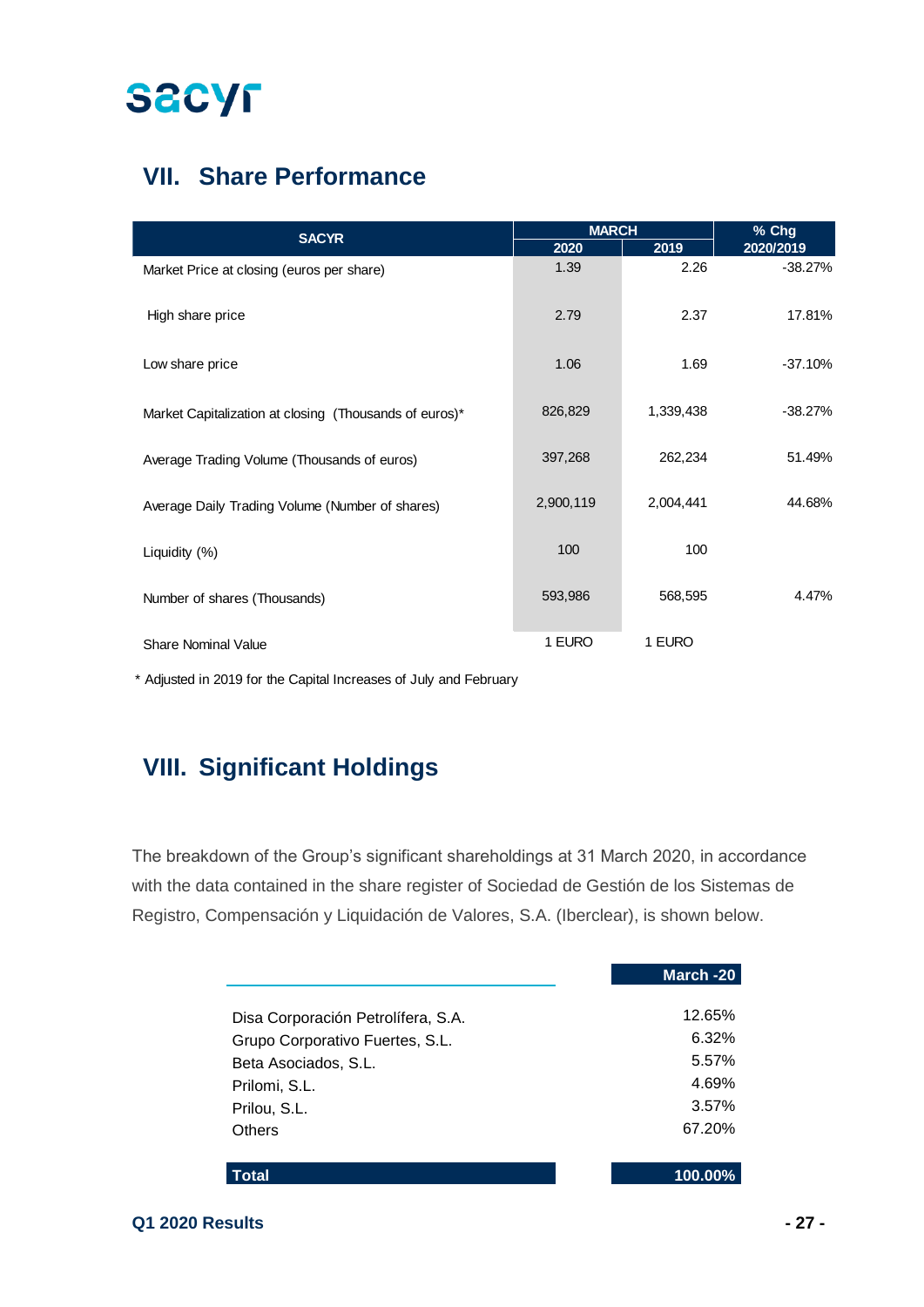## **IX. Appendices**

### **Appendix I: Main awards of the Group by division**

| <b>Division Project</b> |                                                         | <b>Region</b> | <b>Million €</b> |
|-------------------------|---------------------------------------------------------|---------------|------------------|
|                         | Construction of US59 bypass                             | <b>USA</b>    | 128              |
|                         | Construction of various developments                    | Spain         | 132              |
| $\overline{\mathbb{F}}$ | Construction of photovoltaic plant in Badajoz           | Spain         | 117              |
| ᄏ                       | Expansion of the Nogales-Puchuncavi road                | Chile         | 94               |
| $\overline{\mathbb{I}}$ | Refinery tank repair                                    | Spain         | 67               |
| $\overline{\mathbb{F}}$ | Construction of the Vitoria-Bilbao railway platform     | Spain         | 50               |
| $\overline{\mathbb{I}}$ | Port construction work in the Azores                    | Portugal      | 33               |
| $\overline{\mathbb{I}}$ | Wind farm construction                                  | Chile         | 24               |
| $\overline{\mathbb{F}}$ | Port construction work in Granadilla, Tenerife          | Spain         | 11               |
| $\Box$                  | Various services in Collado Villalba                    | Spain         | 63               |
| $\Box$                  | Extension of home help contract, Madrid                 | Spain         | 31               |
|                         | Roads and maintenance - Mediterranean<br>motorway       | Spain         | 12 <sub>2</sub>  |
|                         | Improved energy efficiency of the Catalonia<br>building | Spain         | 7                |
|                         | Conservation and green areas, Fuenlabrada               | Spain         | $\overline{7}$   |
| $\Box$                  | Operation of the thermal sludge-drying plant            | Spain         | 6                |
|                         | Cleaning - University of Huelva                         | Spain         | 5                |

 $\frac{111}{1111}$  Concessions  $\frac{1}{111}$  Engineering and Infrastructures  $\frac{1}{600}$  Services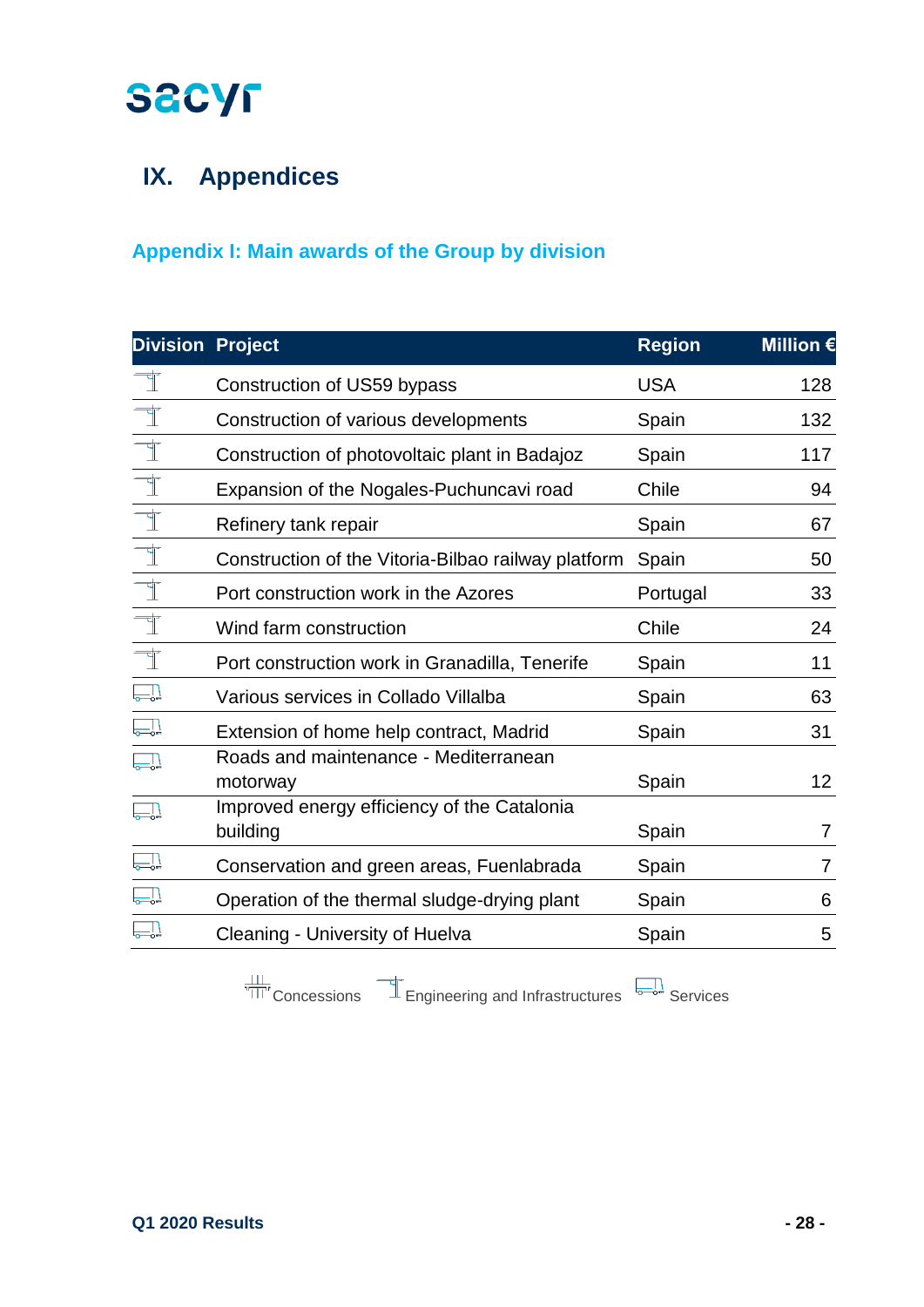

#### **Appendix 2: Detail of concession assets**

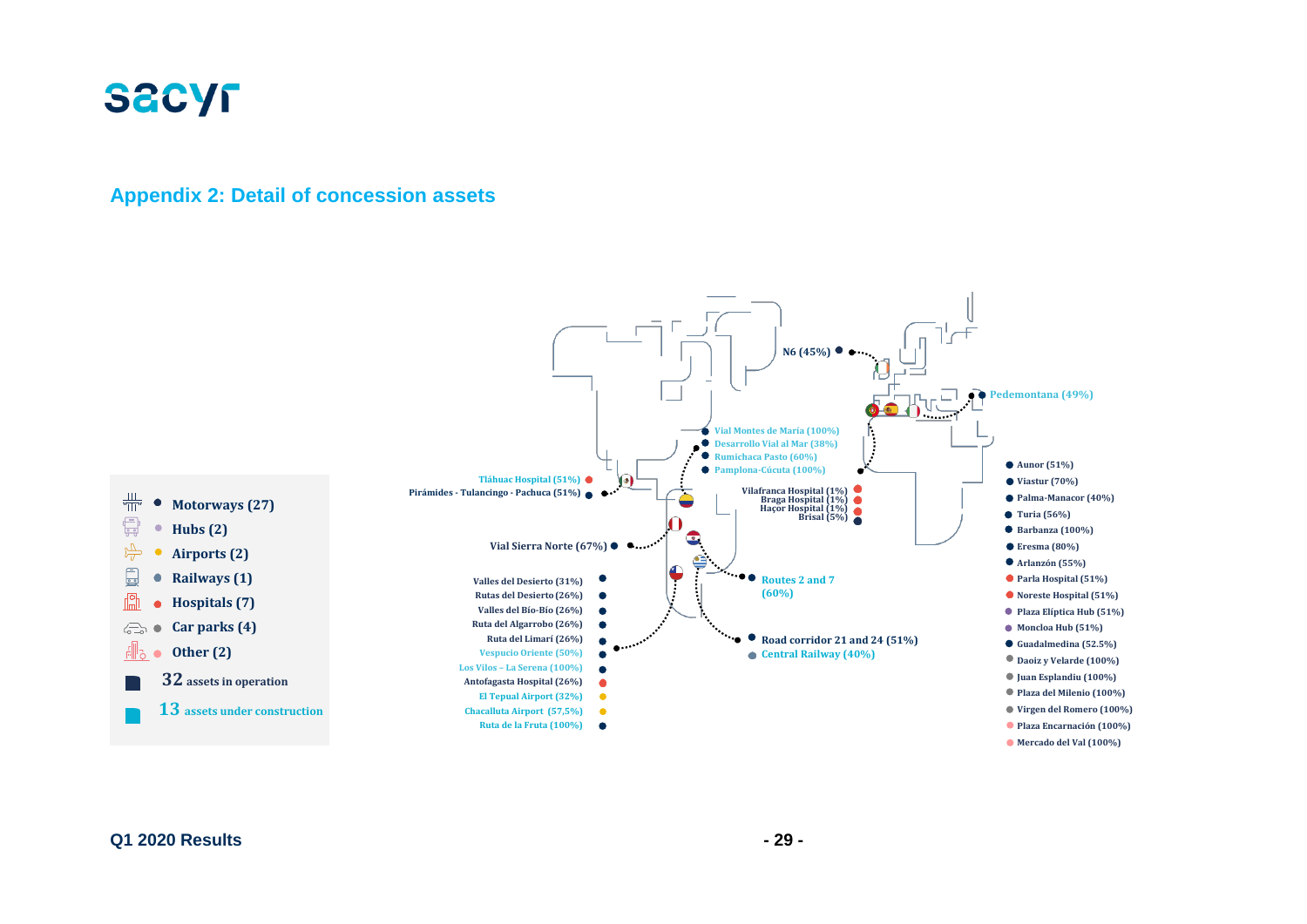### **Appendix 3: Revenue breakdown by asset**

| € Thousands                                                   | 1Q 2020        | 1Q2019                   | Chg. (%)             |
|---------------------------------------------------------------|----------------|--------------------------|----------------------|
| AUTOVÍA DEL TURIA                                             | 3,142          | 3,528                    | $-10.9%$             |
| <b>AUTOVÍA NOROESTE C.A.R.M.</b>                              | 1,576          | 1,644                    | $-4.1%$              |
| <b>VIASTUR</b>                                                | 2,172          | 2,275                    | $-4.5%$              |
| <b>PALMA MANACOR</b>                                          | 2,256          | 2,450                    | $-7.9%$              |
| AUTOVÍA DEL BARBANZA                                          | 2,172          | 4,482                    | -51.6%               |
| <b>AUTOVÍA DEL ERESMA</b>                                     | 1,465          | 1,651                    | $-11.2%$             |
| AUTOVÍA DEL ARLANZÓN                                          | 7,143          | 6,930                    | 3.1%                 |
| <b>INTERCAMBIADOR DE MONCLOA</b>                              | 3,229          | 3,160                    | 2.2%                 |
| <b>INTERCAMBIADOR DE PLAZA ELÍPTICA</b>                       | 1,738          | 1,636                    | 6.2%                 |
| AUTOPISTA DE GUADALMEDINA                                     | ۰              | 3,070                    | $-100.0%$            |
| <b>HOSPITAL DE PARLA</b>                                      | 3,245          | 3,448                    | $-5.9%$              |
| <b>HOSPITAL DE COSLADA</b>                                    | 3,201          | 3,509                    | $-8.8%$              |
| <b>PARKING ROMERO</b>                                         | 41             | 39                       | 4.8%                 |
| <b>PARKING VELARDE</b>                                        | 120            | 131                      | $-8.4%$              |
| <b>PARKING ESPLANDIU</b><br><b>PARKING ENCARNACIÓN</b>        | 24<br>706      | 20<br>675                | 16.2%<br>4.5%        |
| <b>PARKING MILENIO</b>                                        | 58             | 68                       | $-14.8%$             |
| <b>HOLDINGS</b>                                               | 75             | 351                      | n/a                  |
| <b>SPAIN</b>                                                  | 32,364         | 39,067                   | $-17.2%$             |
|                                                               |                |                          |                      |
| <b>HOLDINGS</b>                                               | 257            | 293                      | $-12.4%$             |
| <b>IRELAND</b>                                                | 257            | 293                      | $-12.4%$             |
| <b>HOLDINGS</b>                                               | 219            | 219                      | 0.3%                 |
| <b>PORTUGAL</b>                                               | 219            | 219                      | 0.3%                 |
| <b>SOCIEDAD PARKING SIGLO XXI</b>                             | 144            | 131                      | 9.8%                 |
| <b>RUTAS DEL DESIERTO - ACCESOS A IQUIQUE</b>                 | 4,232          | 4,872                    | $-13.1%$             |
| <b>VALLES DEL BIO BIO - CONCEPCIÓN CABRERO</b>                | 7,738          | 8,259                    | $-6.3%$              |
| VALLES DEL DESIERTO - VALLENAR CALDERA                        | 3,346          | 4,855                    | $-31.1%$             |
| RUTA 43 - LIMARI                                              | 3,051          | 3,484                    | $-12.4%$             |
| HOSPITAL ANTOFAGASTA<br>SERENA VALLENAR - RUTAS DEL ALGARROBO | 7,657<br>6,754 | 9,326                    | $-17.9%$<br>$-10.6%$ |
| <b>AEROPUERTO DEL SUR S.A.</b>                                | 1,918          | 7,556<br>2,237           | $-14.3%$             |
| <b>AEROPUERTO ARICA</b>                                       | 1,429          | $\overline{\phantom{a}}$ | n/a                  |
| <b>HOLDINGS</b>                                               | 554            | 388                      | 42.6%                |
| <b>CHILE</b>                                                  | 36,823         | 41,109                   | $-10.4%$             |
| <b>CONVIAL SIERRA NORTE</b>                                   | 9,844          | 9,676                    | 1.7%                 |
| <b>HOLDINGS</b>                                               | 43             |                          | n/a                  |
| <b>PERU</b>                                                   | 9,887          | 9,676                    | $2.2\%$              |
| <b>MONTES DE MARÍA</b>                                        | 7,742          | 5,999                    | 29.1%                |
| <b>RUMICHACA</b>                                              | 18,135         | 10,255                   | 76.8%                |
| PAMPLONA-CÚCUTA                                               | 5,374          | 3.752                    | 43.2%                |
| <b>HOLDINGS</b>                                               | 184            | 190                      | $-2.9%$              |
| <b>COLOMBIA</b>                                               | 31,434         | 20,195                   | 55.7%                |
| <b>RUTAS DEL LITORAL</b>                                      | 2,620          | 1,456                    | 79.9%                |
| <b>HOLDINGS</b>                                               | 76             | 10                       | 658.8%               |
| <b>URUGUAY</b>                                                | 2,696          | 1,466                    | 83.9%                |
| <b>RUTAS DEL ESTE</b>                                         | 4,686          | 2,112                    | 121.9%               |
| <b>PARAGUAY</b>                                               | 4,686          | 2,112                    | 121.9%               |
| <b>HOSPITAL TLAHUAC</b>                                       | 3,146          | 696                      | 352.1%               |
| AUTOVIA PIRÁMIDES TULANCINGO PACHUCA                          | 4,459          | 2,152                    | 107.2%               |
| <b>HOLDINGS</b>                                               | 213            | 171                      | 24.3%                |
| <b>MEXICO</b>                                                 | 7,818          | 3,019                    | 159.0%               |
| <b>TOTAL WITHOUT CONSTRUCTION REVENUES</b>                    | 126,184        | 117,155                  | 7.7%                 |
| <b>CONSTRUCTION REVENUES</b>                                  | 119,661        | 100,918                  | 18.6%                |
| <b>TOTAL</b>                                                  | 245,845        | 218,073                  | 12.7%                |

**Q1 2020 Results - 30 -**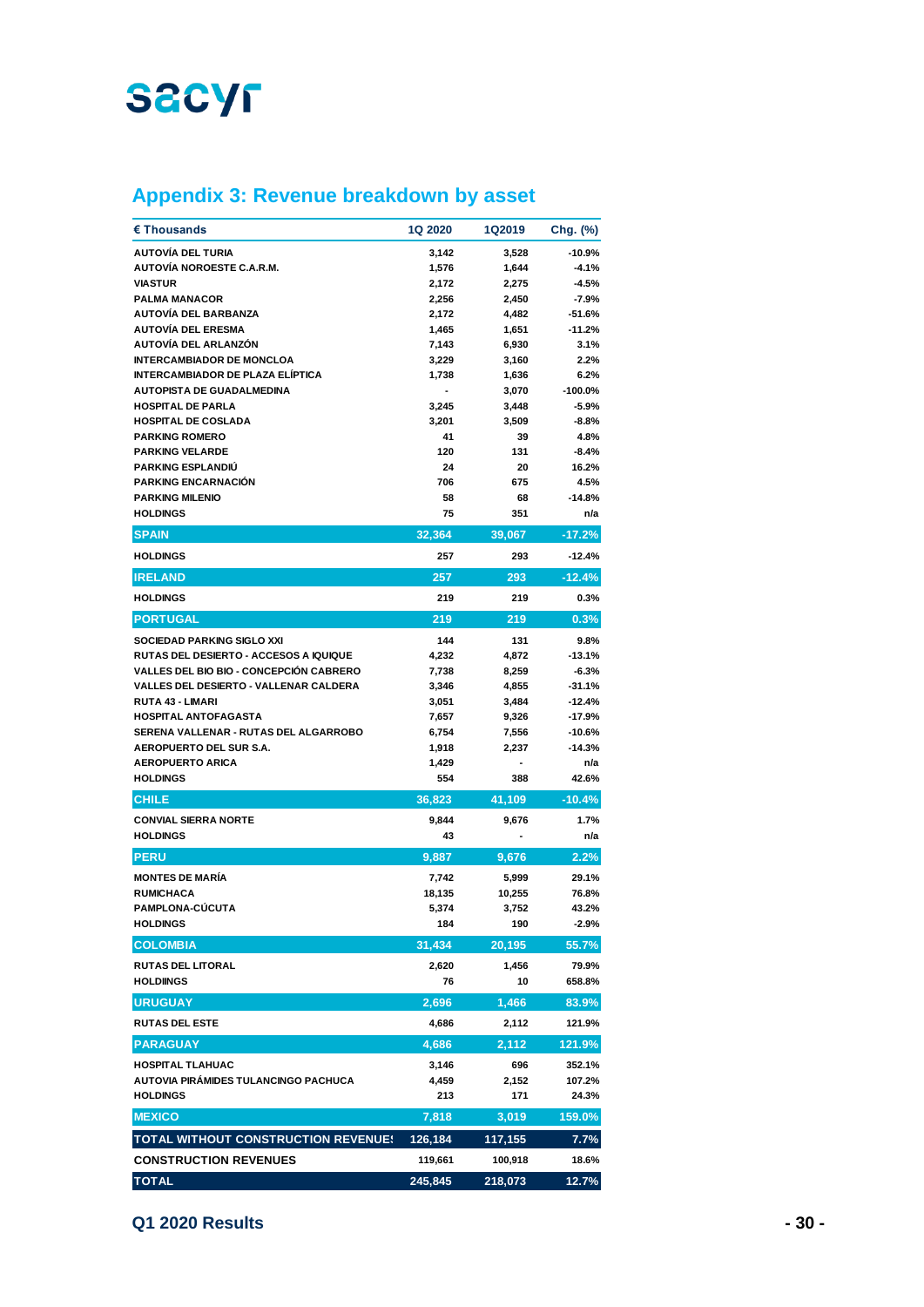

### **Appendix 4: Income statements and balance sheets by business area**

| <b>CONSOLIDATED INCOME STATEMENT AS OF MARCH 2020</b> |                                                  |                                    |                                 |                                 |              |
|-------------------------------------------------------|--------------------------------------------------|------------------------------------|---------------------------------|---------------------------------|--------------|
| (Thousands of Euros)                                  | <b>Sacyr Eng &amp;</b><br><b>Infrastructures</b> | <b>Sacyr</b><br><b>Concessions</b> | <b>Sacyr</b><br><b>Services</b> | Holding &<br><b>Adjustments</b> | <b>TOTAL</b> |
|                                                       |                                                  |                                    |                                 |                                 |              |
| <b>Revenue</b>                                        | 563,454                                          | 245,845                            | 284,070                         | $-107,984$                      | 985,385      |
| Other income                                          | 46.398                                           | 2,791                              | 5,274                           | $-936$                          | 53,527       |
| <b>Total operating income</b>                         | 609,852                                          | 248,636                            | 289,344                         | $-108,920$                      | 1,038,912    |
| <b>External and Operating Expenses</b>                | $-544,348$                                       | $-167,971$                         | $-264,267$                      | 103,330                         | $-873,256$   |
| <b>EBITDA</b>                                         | 65,504                                           | 80,665                             | 25,077                          | $-5,590$                        | 165,656      |
| Depreciation and amortisation expense                 | $-20,821$                                        | $-10,069$                          | $-12,430$                       | $-1,018$                        | $-44,338$    |
| Trade Provisions and non recurring items              | 3,982                                            | 8,845                              | $-1,054$                        | -89                             | 11,684       |
| <b>NET OPERATING PROFIT</b>                           | 48,665                                           | 79,441                             | 11,593                          | $-6,697$                        | 133,002      |
| <b>Financial results</b>                              | $-19,790$                                        | $-44,213$                          | $-4,209$                        | $-12,865$                       | $-81,077$    |
| Forex results                                         | $-1,206$                                         | $-92,190$                          | $-7,509$                        | 309                             | $-100,596$   |
| Results from equity accounted subsidiaries            | 180                                              | $-4,609$                           | 2,113                           | $-538,609$                      | $-540,925$   |
| Provisions for financial investments                  | $-2$                                             | $-658$                             | $-2$                            | $-30,000$                       | $-30,662$    |
| Change in value on financial instruments              | $\Omega$                                         | 16,563                             | 6,116                           | 541,668                         | 564,347      |
| Results from sales of non current assets              | 1,041                                            | 79,408                             | 30                              | -1                              | 80,478       |
| PROFIT BEFORE TAX                                     | 28,888                                           | 33,742                             | 8,132                           | $-46,195$                       | 24,567       |
| Corporate Tax                                         | $-11,194$                                        | 11,377                             | $-2,967$                        | 12,375                          | 9,591        |
| RESULT FROM CONTINUING OPERATIONS                     | 17,694                                           | 45,119                             | $\overline{5,165}$              | $-33,820$                       | 34,158       |
| RESULT FROM COMPANIES WITH DISCONTINUED OPERATIONS    | 0                                                | $\overline{0}$                     | 0                               | $\overline{0}$                  |              |
| <b>CONSOLIDATED RESULT</b>                            | 17,694                                           | 45,119                             | 5,165                           | $-33,820$                       | 34,158       |
| <b>Minorities</b>                                     | $-11,763$                                        | 8,207                              | 806                             | 759                             | $-1,991$     |
| <b>NET ATTRIBUTABLE PROFIT</b>                        | 5,931                                            | 53,326                             | 5,971                           | $-33,061$                       | 32,167       |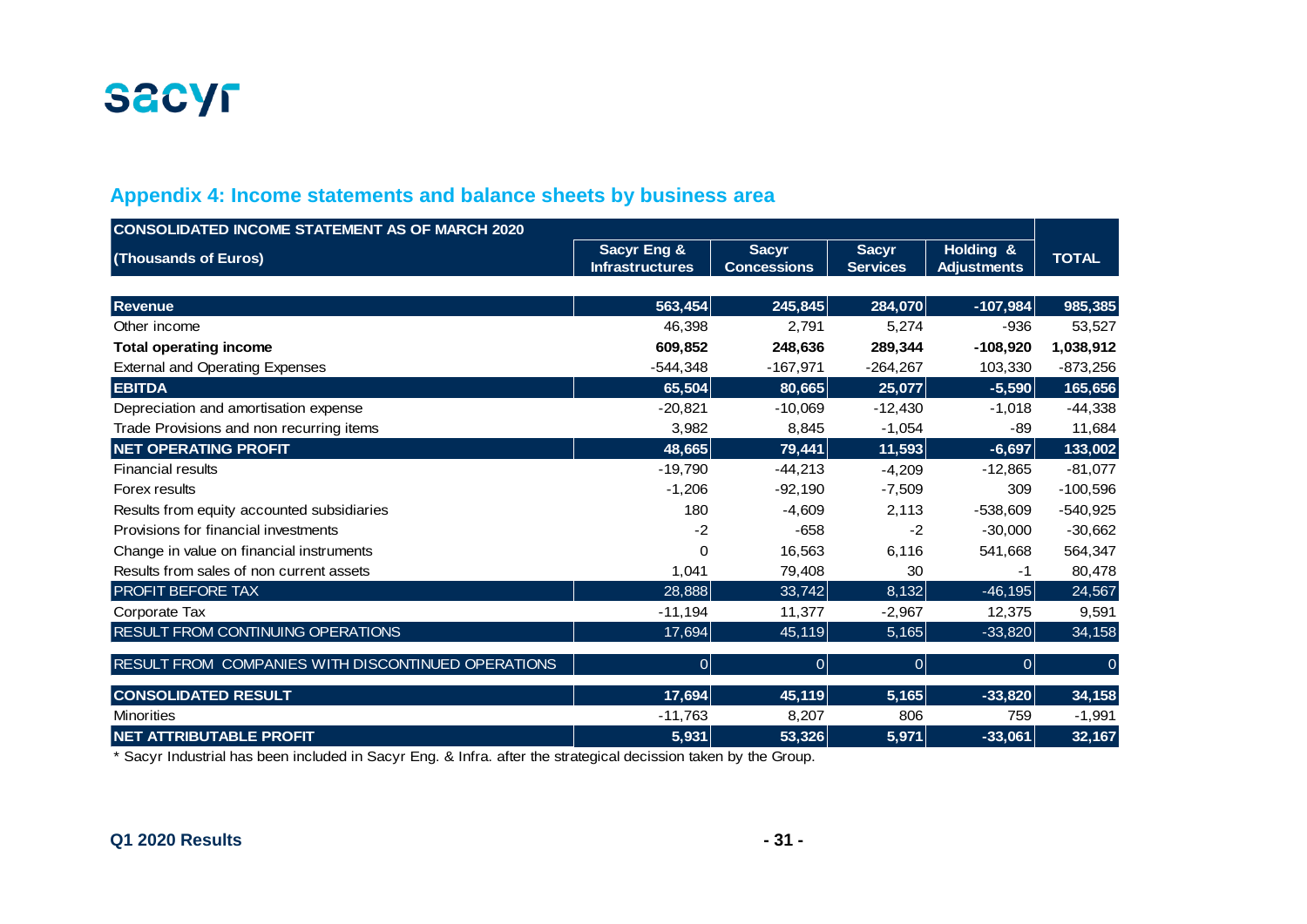

| <b>CONSOLIDATED INCOME STATEMENT AS OF MARCH 2019</b> |                                                  |                                    |                                 |                                 |              |
|-------------------------------------------------------|--------------------------------------------------|------------------------------------|---------------------------------|---------------------------------|--------------|
| (Thousands of Euros)                                  | <b>Sacyr Eng &amp;</b><br><b>Infrastructures</b> | <b>Sacyr</b><br><b>Concessions</b> | <b>Sacyr</b><br><b>Services</b> | Holding &<br><b>Adjustments</b> | <b>TOTAL</b> |
|                                                       |                                                  |                                    |                                 |                                 |              |
| <b>Revenue</b>                                        | 566,005                                          | 218,073                            | 265,696                         | $-77,393$                       | 972,381      |
| Other income                                          | 56,733                                           | 2,660                              | 12,844                          | $-1,531$                        | 70,706       |
| <b>Total operating income</b>                         | 622,739                                          | 220,734                            | 278,539                         | $-78,924$                       | 1,043,087    |
| <b>External and Operating Expenses</b>                | $-574,264$                                       | $-145,791$                         | $-254,562$                      | 74,605                          | $-900,011$   |
| <b>EBITDA</b>                                         | 48,475                                           | 74,943                             | 23,977                          | $-4,319$                        | 143,076      |
| Depreciation and amortisation expense                 | $-16,040$                                        | $-12,255$                          | $-12,211$                       | $-901$                          | $-41,406$    |
| Trade Provisions and non recurring items              | 4,052                                            | $-1,869$                           | $-191$                          | 5                               | 1,998        |
| <b>NET OPERATING PROFIT</b>                           | 36,488                                           | 60,819                             | 11,576                          | $-5,215$                        | 103,668      |
| <b>Financial results</b>                              | $-7,802$                                         | $-34,235$                          | $-2,423$                        | $-13,055$                       | $-57,514$    |
| Forex results                                         | 2,257                                            | $-2,541$                           | $-59$                           | 614                             | 272          |
| Results from equity accounted subsidiaries            | 294                                              | 1,278                              | 2,125                           | 49,037                          | 52,734       |
| Provisions for financial investments                  | -4                                               | $-475$                             | $-20$                           | 84                              | $-414$       |
| Change in value on financial instruments              | $-183$                                           | $-4,587$                           | $-840$                          | $-24,193$                       | $-29,803$    |
| Results from sales of non current assets              | $-962$                                           | 92                                 | $-632$                          | 0                               | $-1,501$     |
| PROFIT BEFORE TAX                                     | 30,088                                           | 20,352                             | 9,728                           | 7,273                           | 67,441       |
| Corporate Tax                                         | $-11,741$                                        | $-4,931$                           | $-3,243$                        | 4,214                           | $-15,701$    |
| RESULT FROM CONTINUING OPERATIONS                     | 18,347                                           | 15,421                             | 6,484                           | 11,487                          | 51,740       |
| RESULT FROM COMPANIES WITH DISCONTINUED OPERATIONS    | $\overline{0}$                                   | $\overline{0}$                     | 0                               | 0                               | $\mathbf{0}$ |
| <b>CONSOLIDATED RESULT</b>                            | 18,347                                           | 15,421                             | 6,484                           | 11,487                          | 51,740       |
| <b>Minorities</b>                                     | $-5,617$                                         | $-7,909$                           | 304                             | $-70$                           | $-13,292$    |
| <b>NET ATTRIBUTABLE PROFIT</b>                        | 12,731                                           | 7,512                              | 6,788                           | 11,417                          | 38,448       |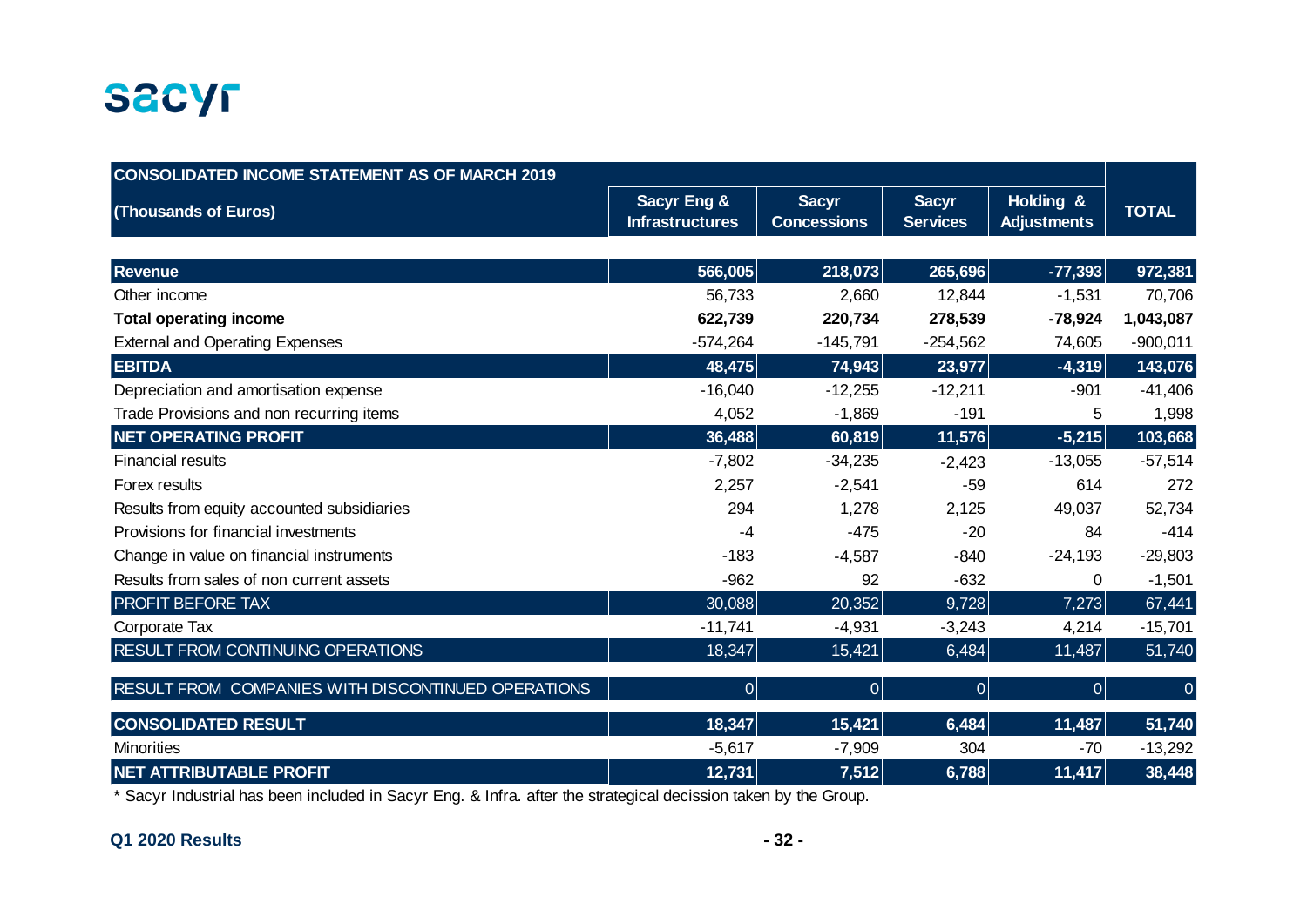| <b>CONSOLIDATED BALANCE SHEET AS OF MARCH 2020</b>               |                                       |                                    |                                 |                          |              |
|------------------------------------------------------------------|---------------------------------------|------------------------------------|---------------------------------|--------------------------|--------------|
| (Thousands of Euros)                                             | Sacyr Eng &<br><b>Infrastructures</b> | <b>Sacyr</b><br><b>Concessions</b> | <b>Sacyr</b><br><b>Services</b> | Holding &<br>adjustments | <b>TOTAL</b> |
| <b>NON CURRENT ASSETS</b>                                        | 2,491,163                             | 3,574,180                          | 803.788                         | 2.398.297                | 9,267,428    |
| <b>Intangible Assets</b>                                         | 1,110                                 | 85                                 | 16,631                          | 3,222                    | 21,048       |
| <b>Concessions Investments</b>                                   | 633                                   | 722,034                            | 142,277                         | $\mathbf 0$              | 864,944      |
| <b>Fixed Assets</b>                                              | 148,226                               | 2,692                              | 150,522                         | 9,003                    | 310,443      |
| Right of use over leased assets                                  | 32,500                                | 1,291                              | 82,905                          | 14,258                   | 130,954      |
| <b>Financial Assets</b>                                          | 230,775                               | 579,100                            | 88,406                          | 2,317,189                | 3,215,470    |
| Receivables for concession assets                                | 2,077,112                             | 2,258,694                          | 224,474                         | $\mathbf 0$              | 4,560,280    |
| Other non Current Assets                                         | 807                                   | 10,284                             | 2,248                           | 54,625                   | 67,964       |
| Goodwill                                                         | $\mathbf 0$                           | $\mathbf 0$                        | 96,325                          | 0                        | 96,325       |
| <b>CURRENT ASSETS</b>                                            | 3,144,639                             | 1,082,172                          | 620,664                         | $-570,971$               | 4,276,504    |
| Non current assets held for sale                                 | $\Omega$                              | 73,702                             | $\mathbf 0$                     | $\mathbf 0$              | 73,702       |
| Inventories                                                      | 179,402                               | 5,343                              | 14,939                          | 60,064                   | 259,748      |
| Receivables for concession assets                                | 336                                   | 276,768                            | 13,951                          | 0                        | 291,055      |
| <b>Accounts Receivable</b>                                       | 1,742,360                             | 192,596                            | 361,905                         | $-222,902$               | 2,073,959    |
| <b>Financial Assets</b>                                          | 268,035                               | 61,899                             | 170,536                         | $-420,632$               | 79,838       |
| Cash                                                             | 954,506                               | 471,864                            | 59,333                          | 12,499                   | 1,498,202    |
| <b>ASSETS = LIABILITIES</b>                                      | 5,635,802                             | 4,656,352                          | 1,424,452                       | 1,827,326                | 13,543,932   |
|                                                                  |                                       |                                    |                                 |                          |              |
| Equity                                                           | 655,663                               | 789,114                            | 424,371                         | $-803,575$               | 1,065,573    |
| Shareholder's Equity                                             | 530,704                               | 578,673                            | 414,953                         | $-786,218$               | 738,112      |
| Minority Interests                                               | 124,959                               | 210,441                            | 9,418                           | $-17,357$                | 327,461      |
| <b>NON CURRENT LIABILITIES</b>                                   | 2,084,012                             | 3,260,388                          | 575,117                         | 2,301,760                | 8,221,277    |
| <b>Financial Debt</b>                                            | 1,799,120                             | 2,372,100                          | 327,928                         | 690,423                  | 5,189,571    |
| Financial Instruments at fair value                              | $\mathbf 0$                           | 134,066                            | 1,767                           | 49,561                   | 185,394      |
| Lease Obligations                                                | 18,530                                | 745                                | 57,031                          | 13,850                   | 90,156       |
| Provisions                                                       | 33,803                                | 42,132                             | 98,176                          | 30,486                   | 204,597      |
| Other non current Liabilities                                    | 232,559                               | 711,345                            | 90,215                          | $-100,002$               | 934,117      |
| Other hedged debt                                                | $\mathbf 0$                           | $\mathbf 0$                        | $\mathbf 0$                     | 1,617,442                | 1,617,442    |
| <b>CURRENT LIABILITIES</b>                                       | 2,896,127                             | 606.850                            | 424,964                         | 329,141                  | 4,257,082    |
| Liabilities associated with the non current assets held for sale | $\mathbf 0$                           | $\mathbf 0$                        | 0                               | $\mathbf 0$              | $\mathbf 0$  |
| <b>Financial Debt</b>                                            | 107,932                               | 316,158                            | 69,017                          | 325,134                  | 818,241      |
| Financial instruments at fair value                              | 470                                   | 44,614                             | 1,534                           | $\overline{4}$           | 46,622       |
| Lease Obligations                                                | 13,023                                | 406                                | 18,026                          | 816                      | 32,271       |
| Trade Accounts Payable                                           | 2,215,419                             | 81,770                             | 152,052                         | 47,519                   | 2,496,760    |
| <b>Operating Provisions</b>                                      | 62.541                                | 7,465                              | 21,848                          | 114,048                  | 205,902      |
| Other current liabilities                                        | 496,742                               | 156,437                            | 162,487                         | $-158,380$               | 657,286      |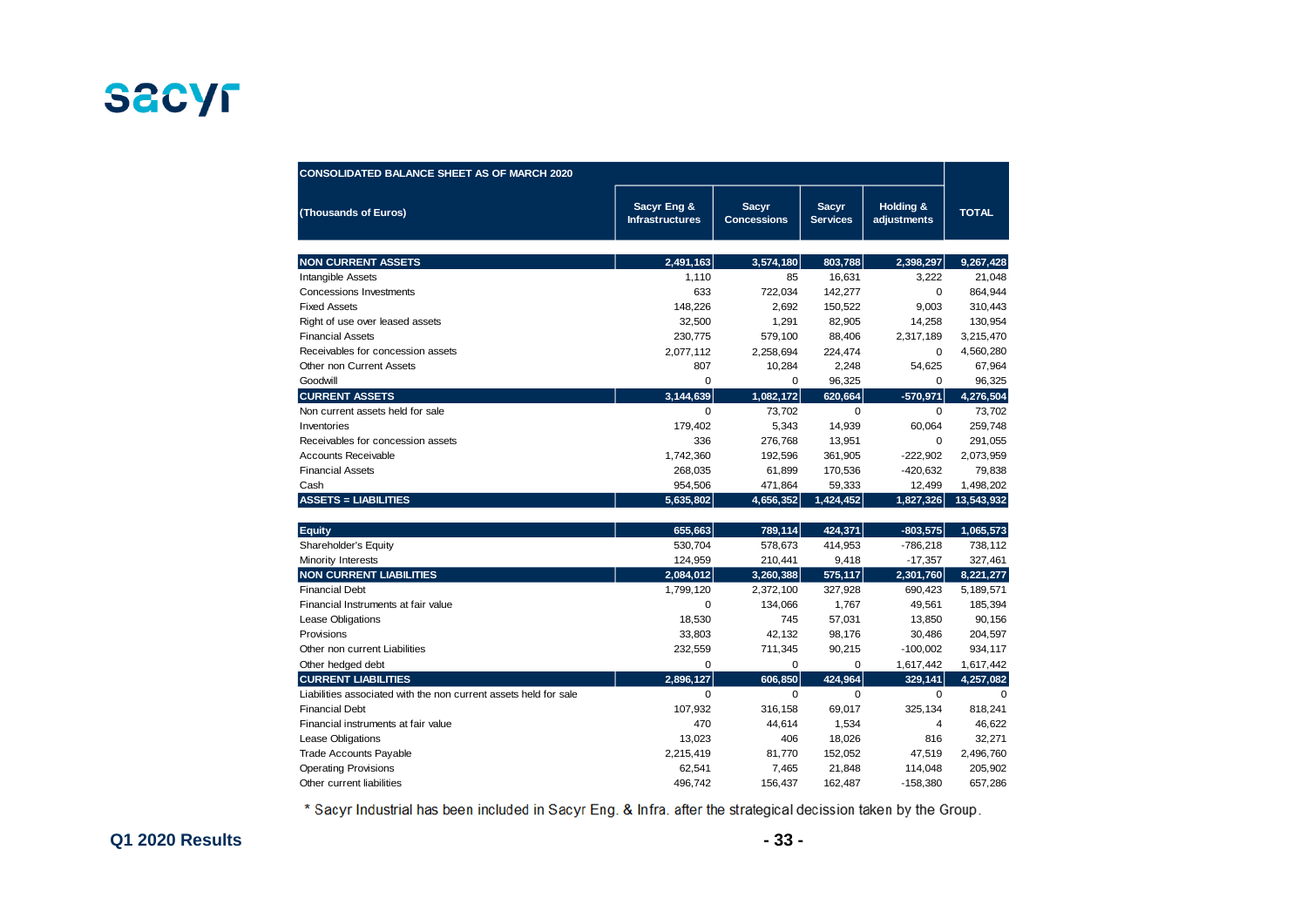| <b>CONSOLIDATED BALANCE SHEET AS OF DECEMBER 2019</b>            |                                       |                                    |                                 |                          |              |
|------------------------------------------------------------------|---------------------------------------|------------------------------------|---------------------------------|--------------------------|--------------|
| (Thousands of Euros)                                             | Sacyr Eng &<br><b>Infrastructures</b> | <b>Sacyr</b><br><b>Concessions</b> | <b>Sacyr</b><br><b>Services</b> | Holding &<br>adjustments | <b>TOTAL</b> |
| <b>NON CURRENT ASSETS</b>                                        | 2.389.225                             | 3.685.571                          | 804,944                         | 2.430.168                | 9,309,908    |
| <b>Intangible Assets</b>                                         | 301                                   | 96                                 | 18,017                          | 3,158                    | 21,572       |
| <b>Concessions Investments</b>                                   | 663                                   | 711,021                            | 144,448                         | 20,547                   | 876,679      |
| <b>Fixed Assets</b>                                              | 161,069                               | 2,649                              | 161,302                         | 9,155                    | 334,175      |
| Right of use over leased assets                                  | 39,258                                | 1,408                              | 79,868                          | 14,518                   | 135,052      |
| <b>Financial Assets</b>                                          | 229,400                               | 559,109                            | 82,525                          | 2,303,648                | 3,174,682    |
| Receivables for concession assets                                | 1,958,528                             | 2,397,715                          | 220,211                         | $\mathbf 0$              | 4,576,454    |
| Other non Current Assets                                         | 6                                     | 13,571                             | 2,248                           | 79,142                   | 94,967       |
| Goodwill                                                         | $\mathbf 0$                           | $\overline{2}$                     | 96,325                          | 0                        | 96,327       |
| <b>CURRENT ASSETS</b>                                            | 3,212,888                             | 1,344,077                          | 604,094                         | $-563,944$               | 4,597,115    |
| Non current assets held for sale                                 | $\Omega$                              | 347,254                            | 0                               | 0                        | 347,254      |
| Inventories                                                      | 166,220                               | 370                                | 14,596                          | 60,135                   | 241,321      |
| Receivables for concession assets                                | 447                                   | 310,486                            | 17,978                          | 1                        | 328,912      |
| <b>Accounts Receivable</b>                                       | 1,705,376                             | 196,979                            | 337,329                         | $-248,773$               | 1,990,911    |
| <b>Financial Assets</b>                                          | 234,892                               | 65,664                             | 164,908                         | $-388,643$               | 76,821       |
| Cash                                                             | 1,105,953                             | 423,324                            | 69,283                          | 13,336                   | 1,611,896    |
| <b>ASSETS = LIABILITIES</b>                                      | 5,602,113                             | 5,029,648                          | 1,409,038                       | 1,866,224                | 13,907,023   |
|                                                                  |                                       |                                    |                                 |                          |              |
| <b>EQUITY</b>                                                    | 671,705                               | 882,854                            | 424,652                         | $-788,841$               | 1,190,370    |
| Shareholder's Equity                                             | 561,698                               | 621,336                            | 414,250                         | $-772,086$               | 825,198      |
| Minority Interests                                               | 110,007                               | 261,518                            | 10,402                          | $-16,755$                | 365,172      |
| <b>NON CURRENT LIABILITIES</b>                                   | 2,065,003                             | 3,234,266                          | 579,385                         | 2,299,763                | 8,178,417    |
| <b>Financial Debt</b>                                            | 1,794,670                             | 2,304,744                          | 333,349                         | 637,335                  | 5,070,098    |
| Financial Instruments at fair value                              | 1,055                                 | 116,675                            | 1,464                           | 90,216                   | 209,410      |
| Lease Obligations                                                | 21,404                                | 833                                | 54,016                          | 14,043                   | 90,296       |
| Provisions                                                       | 35,881                                | 50,948                             | 97,174                          | 30,393                   | 214,396      |
| Other non current Liabilities                                    | 211,993                               | 761,066                            | 93,382                          | $-89,666$                | 976,775      |
| Other hedged debt                                                | $\mathbf 0$                           | $\mathbf 0$                        | $\mathbf 0$                     | 1,617,442                | 1,617,442    |
| <b>CURRENT LIABILITIES</b>                                       | 2,865,405                             | 912,528                            | 405,001                         | 355,302                  | 4,538,236    |
| Liabilities associated with the non current assets held for sale | $\mathbf 0$                           | 227,543                            | 0                               | $\mathbf 0$              | 227,543      |
| <b>Financial Debt</b>                                            | 95,277                                | 403,116                            | 61,805                          | 371,671                  | 931,869      |
| Financial instruments at fair value                              | 119                                   | 18,900                             | 1,536                           | 0                        | 20,555       |
| <b>Lease Obligations</b>                                         | 17,277                                | 472                                | 19,781                          | 808                      | 38,338       |
| Trade Accounts Payable                                           | 2,183,911                             | 85,196                             | 159,385                         | 37,558                   | 2,466,050    |
| <b>Operating Provisions</b>                                      | 62,001                                | 7,739                              | 20,321                          | 114,047                  | 204,108      |
| Other current liabilities                                        | 506,820                               | 169,562                            | 142,173                         | $-168,782$               | 649,773      |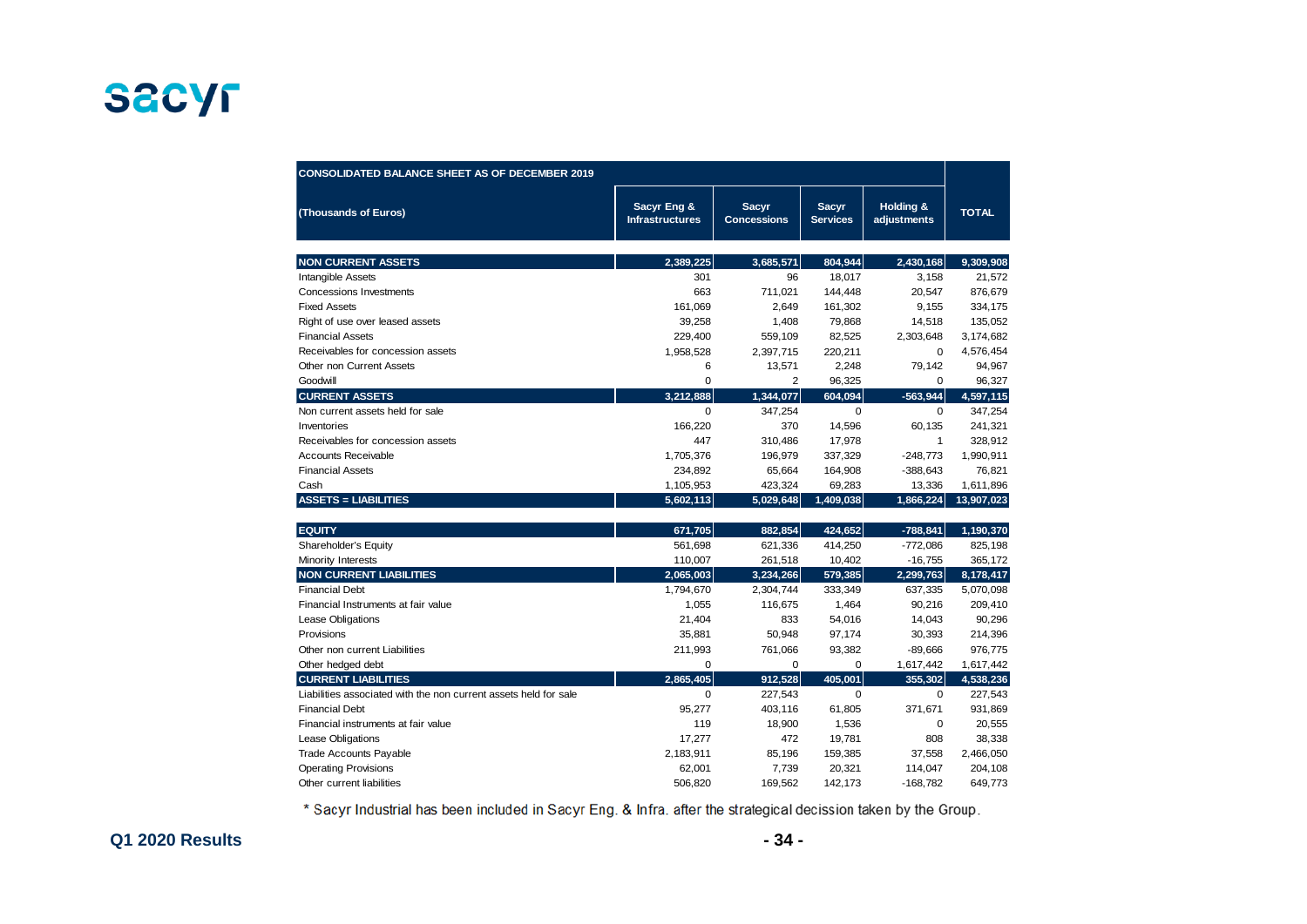# **SECYF**

### **Appendix 5: Alternative Performance Measures**

The Sacyr Group's results are presented in accordance with International Financial Reporting Standards (IFRSs). In addition, the Group provides other financial measures, known as Alternative Performance Measures (APMs), used by management in decisionmaking and in the assessment of financial performance, cash flows or financial position.

In order to comply with the European Securities and Markets Authority (ESMA) Guidelines (2015/1415) on Alternative Performance Measures, the required breakdowns for each APM are detailed below with regard to their definition, reconciliation, explanation of use, comparison and consistency.

The Sacyr Group considers that this additional information will facilitate the comparability, reliability and understanding of its financial information.

#### **Alternative Performance Measures**

**Gross operating profit (EBITDA):** is the Operating profit before depreciation, amortisation and changes in provisions, net of extraordinary/non-recurring gains or losses, where applicable.

**Operating profit (EBIT):** this is calculated as the difference between Total operating income (Revenue, In-house work on assets, Other operating income, Recognition of grants related to assets) and Total operating expenses (Staff costs, Depreciation and amortisation charges, Change in provisions and Other).

**Gross debt:** this groups together the line items of Non-current financial debt and Current financial debt on the liability side of the consolidated balance sheet, which include bank borrowings and placements on capital markets (bonds).

**Net debt:** calculated by subtracting from Gross debt the line items of Other current financial assets and Cash and cash equivalents on the asset side of the consolidated balance sheet.

**Project finance debt (gross or net):** this is the financial debt (gross or net) of the project companies. In this type of debt, the guarantee received by the lender is limited to the project's cash flow and the value of its assets, with limited recourse to the shareholder

#### **Q1 2020 Results - 35 -**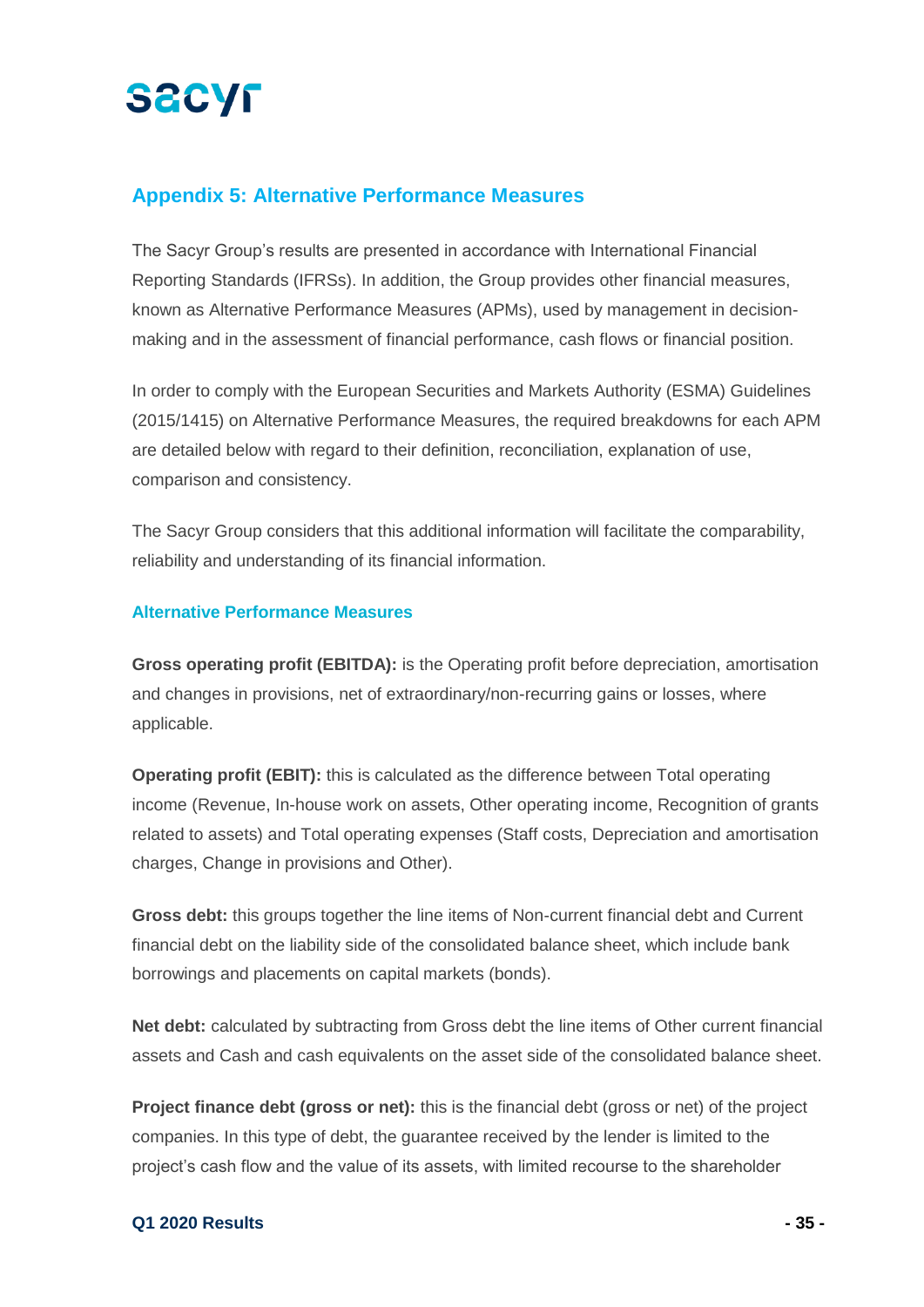# **SACYF**

**Corporate debt (gross or net)**: this is the debt of the Group's parent and includes bank borrowings and placements on capital markets.

**Financial profit/(loss)**: Finance income - Finance costs

**Portfolio:** Value of the public works contracts awarded and closed pending execution. These contracts are included in the portfolio once they have been concluded. The portfolio is shown as the percentage attributable to the Group, based on the consolidation method.

Once a contract is added to the portfolio, the value of the outstanding production of that contract remains in the portfolio until it is completed or cancelled. However, adjustments are made to the valuation to reflect any changes in prices and deadlines that may be agreed with the customer. Due to multiple factors, all or part of the portfolio linked to a contract may not translate into revenue. Our portfolio is subject to adjustments and project cancellations and cannot be used as a reliable indicator of future earnings.

There are no comparable financial measures in IFRSs and, therefore no reconciliation to the financial statements is possible. Sacyr's management considers that the portfolio is a useful indicator of the Company's future revenue and a typical indicator used by companies in the sectors in which we operate.

Concession portfolio: this represents the estimated future revenue from the concessions, over the concession period, in accordance with the financial plan for each concession, and includes assumptions regarding changes in the exchange rate between the euro and other currencies, inflation, prices, tariffs and traffic volumes.

**Market capitalisation:** number of shares at the end of the period multiplied by the price at the end of the period.

**Comparable**: Sometimes corrections are made to certain figures to make them comparable between years, for example, by eliminating extraordinary impairment losses, significant additions to or exclusions from the scope that may distort the comparison between years of magnitudes such as sales, the effect of the exchange rate, etc. In each case, the corrections made are detailed under the corresponding heading.